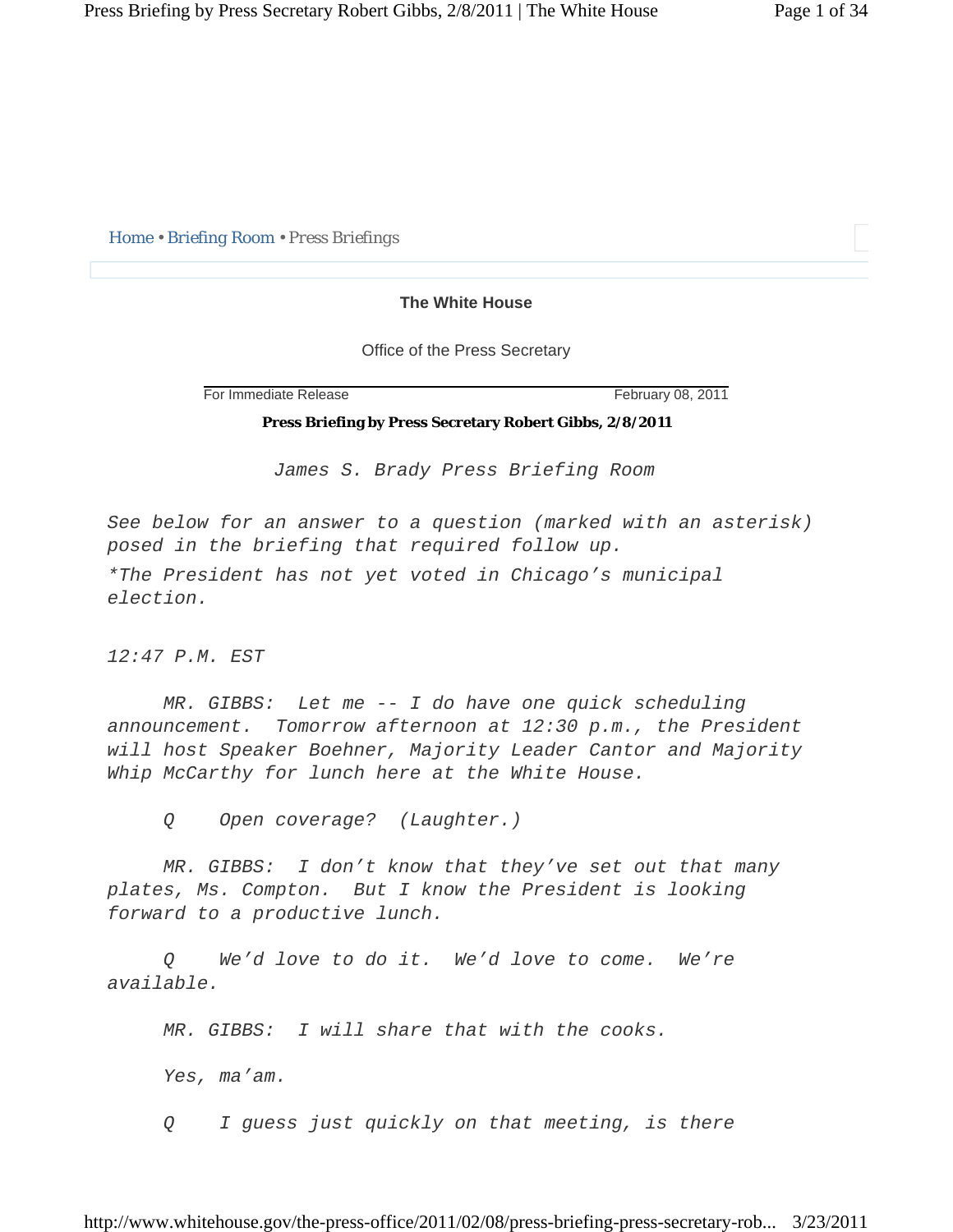*anything on the agenda that you can tell us about?* 

 *MR. GIBBS: Well, look, I think that the President looks forward to discussing all issues foreign and domestic. Obviously, without a doubt, there will be I think a heavy discussion on the economy and on spending. And I think the President will have a chance to talk to -- through -- with them many of the things that he outlined in the State of the Union, and I have no doubt that they have their cares and concerns as well.* 

 *Q Will he be giving them any guidance on what's going to be in his budget?* 

 *MR. GIBBS: No, we will save that for them and for you for Monday.* 

 *Q And just a few questions on Egypt. Is the President concerned that if Mubarak steps down ahead of September that that could undermine reforms in Egypt or hurt the chances of free and fair elections?* 

 *MR. GIBBS: If he -- I'm sorry, if he steps down --* 

 *Q If he steps down earlier than September.* 

 *MR. GIBBS: Well, look, who leads Egypt and who leads Egypt when is a determination that can only be made by the Egyptians. What we've talked about throughout this process, and what I talked about extensively yesterday, was not about personalities but about a genuine and real process that leads us to those free and fair elections, a process that takes place without delay and produces immediate and irreversible results, progress for the people in Egypt.* 

 *I think there's a series of things that they have to do along the way. The dialogue has to be real in order to produce that real change. I think, first and foremost, as we've talked about throughout this, the government has got to stop arresting protesters and journalists, harassment, beatings, detentions of reporters, of activists, of those involved in civil society. We would call on all of those prisoners, as we have, to be released immediately.*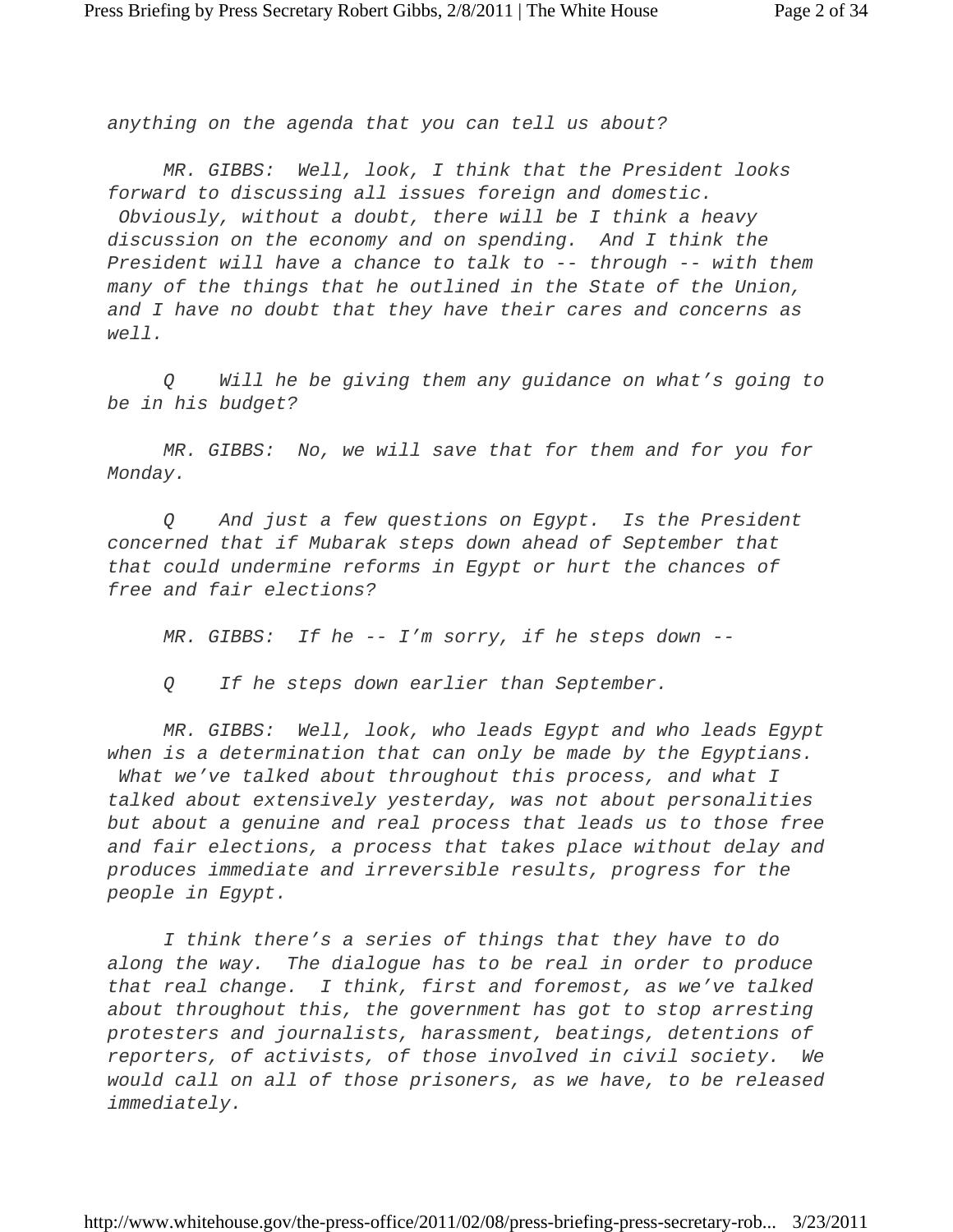*We believe that there has to be a process, that in this process that results in free and fair elections, that the emergency law be lifted, as we've talked about many times; that specific constitutional changes are made; and that we take concrete steps, as I've said, to free and fair elections.* 

 *And I will also add this. I think the rhetoric that we see coming out now that simply says that somehow what you see on TV has been drummed up by foreigners is at great odds with what we know is actually happening on the ground.* 

*So I think that the process of who leads Egypt will be determined by Egyptians, but what we need to see now is continued progress by the Egyptian government to make these important real changes that demonstrate progress for the people.* 

 *Q But you have officials at the State Department who are saying that the chances of those changes being able to be enacted would be lessened if Mubarak resigned ahead of September.* 

 *MR. GIBBS: Well, look, I want to be clear. I speak for the President of the United States of America. We are not here to determine who leads Egypt and when they lead Egypt. That's a -- that is a problem that only Egyptians can solve. As I said yesterday, there's no doubt there will be -- this is a -- this is not going to be an easy road. There will be bumps along the way. But it is important that the process that the government undergoes through negotiations with those that seek the representation that they deserve, that it be done in a way that's broadly inclusive.* 

 *We're not here to determine who leads Egypt. We are -- and I think the President was quite, quite clear -- the people of Egypt are not going back. They've moved forward and they're going to continue to move forward, and they're going to need to see progress from their government.* 

 *Q And then just finally, has Vice President Biden spoken to Vice President Suleiman today?* 

 *MR. GIBBS: Let me get a full readout. I do believe they have -- I don't know when they spoke, precisely. I will try to determine that. But one of the messages that Vice President*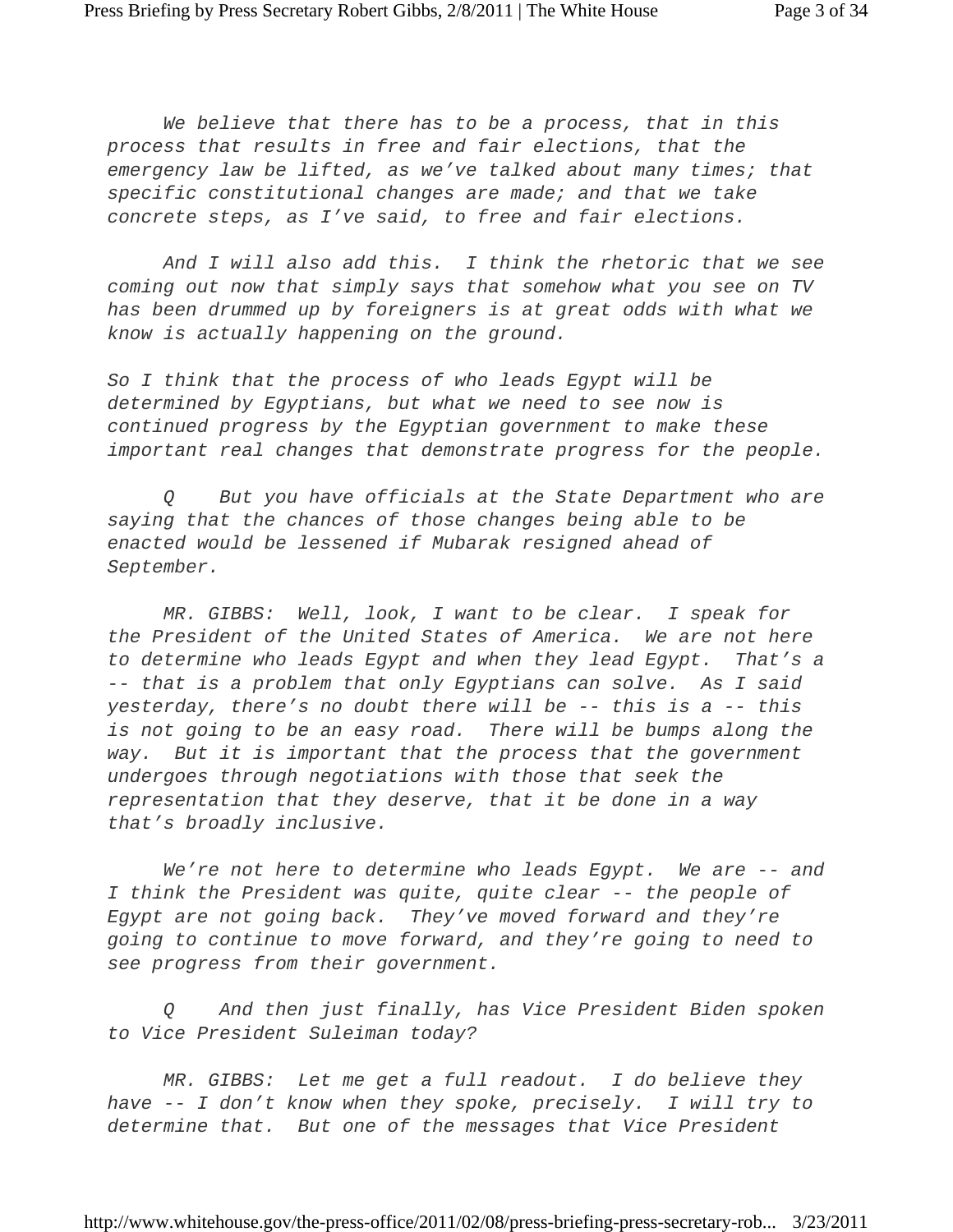*Biden and a whole host of government officials have delivered at all levels of the Egyptian government are many of the things that I outlined: stopping the beatings and harassment and detentions; the release of those that have been held or detained; the release of political prisoners; lifting the emergency law; concrete constitutional changes that need to take place and concrete steps that move us toward that free and fair election.* 

 *And as I said, most of all, I think the notion somehow that what we're seeing is drummed up by foreigners is -- there's absolutely no evidence that that's the case.* 

 *Yes.* 

 *Q Robert, Egyptian Vice President Suleiman has said that there is a timetable for a peaceful transfer of power, and he said today that this process is on the right path. Is the President satisfied that the process is on the right path, or does he want to see something more tangible?* 

 *MR. GIBBS: Well, I think less important is what we think and more important is what the people of Egypt think. There were certainly reports that those that are out protesting today exceed what we've seen in the past several days. I think that is as good an answer for the Vice President of Egypt about the progress that the people in Egypt see and feel. It has to be tangible. It has to be real. It has to be immediate and irreversible.* 

 *Yesterday I think the Vice President -- Vice President Suleiman made some particularly unhelpful comments about Egypt not being ready for democracy, about not seeing a lift of the emergency law. And I don't think that in any way squares with what those seeking greater opportunity and freedom think is a timetable for progress.* 

 *But again, I think that's going to be determined by - that's going to be determined by the Egyptian people. Whether or not the government is taking those concrete steps can't be arbitrated by us. We can't do play-by-play on each and every step that they take. That's going to be determined by the reaction in Cairo and throughout Egypt by the people.*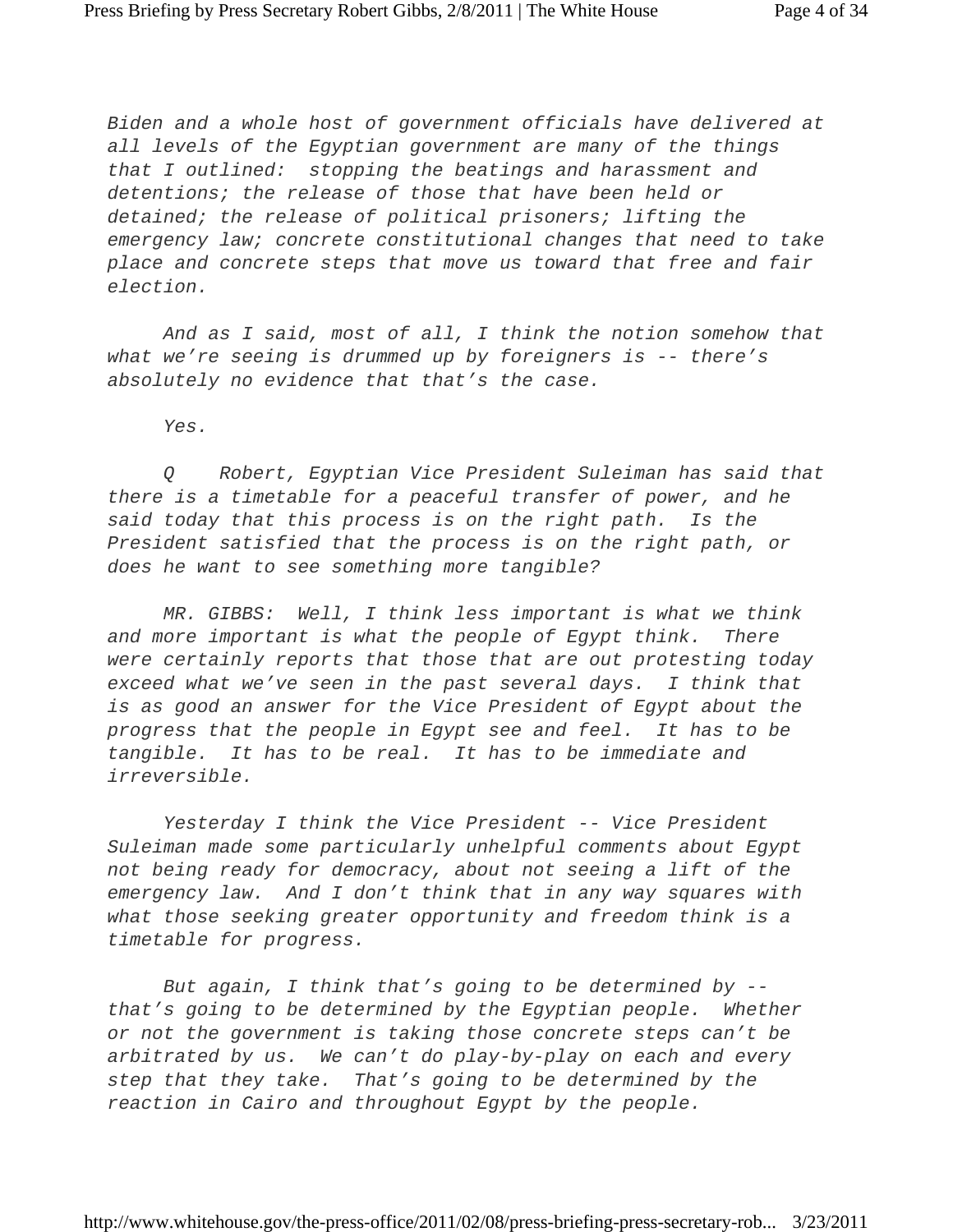*Q But you certainly have a stake in that process going smoothly.* 

 *MR. GIBBS: We have a stake in stability in Egypt, in regional stability. I think that's been a cornerstone of what we've seen over the past three decades.* 

 *As I said here on Friday and I think as you've heard the President say, the threat of instability -- and you see this again today with the swelling crowds -- the threat of instability is in not making that progress and in not letting the people in Egypt see that the steps that are being taken along that process are real, it's something that they can feel, and it's something that will end in -- will end in free and fair elections based on a discussion that is had with a broad range of Egyptian society.* 

 *Q Just on one other topic briefly. On the proposal for the aid to states, are you concerned that critics may --* 

 *MR. GIBBS: On aid to states?* 

 *Q The jobless aid to states --* 

 *MR. GIBBS: Right, right, oh, I see.* 

 *Q -- that the President is going to propose in the budget. Are you concerned that critics may call this a bailout for the states?* 

 *MR. GIBBS: No, in fact, in many ways it prevents in the future from having exactly to do that. Obviously some states have experienced even greater economic downturns than we have on average at a national level. It's put pressure on the unemployment insurance funds.* 

 *The President's proposal does two things that are most important. It prevents increases in the federal tax that goes to the unemployment insurance fund, and that's tremendously important given where we are economically, but it prevents -- it prevents future state bailouts, because in the future, states are going to have to rationalize what they offer and how they pay for it.*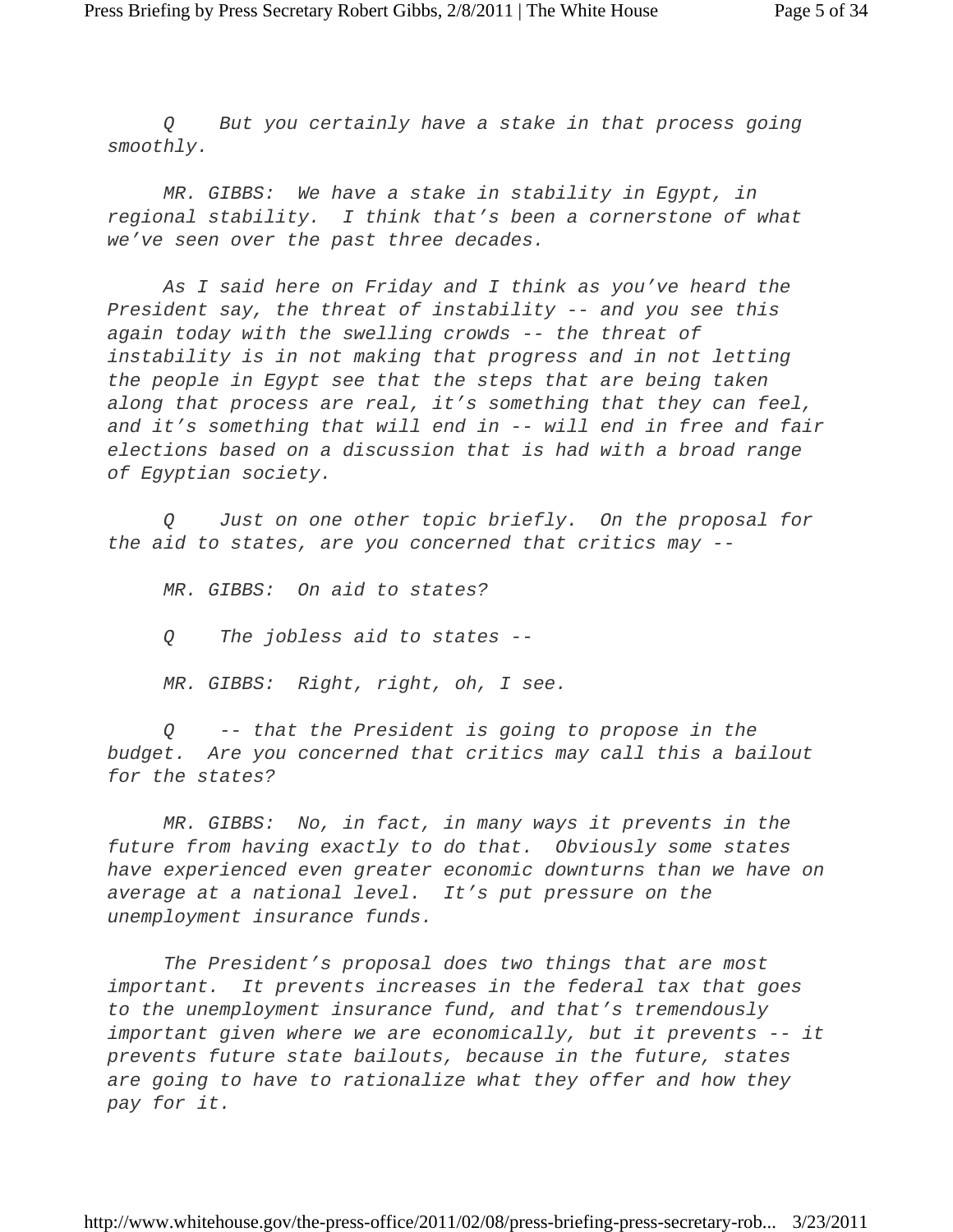*We are giving help to some states who have had to borrow and not been able yet to pay back, which would legally result in an increase in the federal share that has gotten through tax - a tax on businesses, which we don't think makes any sense right now.* 

 *So let's, in states that are overdrawn on this, ensure that we don't place an extra burden on them. Let's give them some time, in an economic downturn, to have what they need to effectively meet the needs of those that are unemployed and give them an understanding that in the future, as I said, they're going to have to rationalize what is offered and how they come up with the funds to pay for what is ultimately offered.* 

 *Jake.* 

 *Q The protesters, according to accounts from reporters on the ground, the protesters in Egypt, feel the need to keep protesting because they feel even if the drips and drabs of reform announcements keep coming from the Egyptian government, they fear that if they stop protesting, opposition leaders will be targeted and the Egyptian government will clamp down. Does the administration agree with that?* 

 *MR. GIBBS: Jake, that's not for me to -- as I said a minute ago, I don't think there's a lot of utility in our playby-play of this. I think that the people that are expressing their desire for greater opportunity and freedom are going to continue to express that desire until the government takes the very concrete steps that I outlined a minute ago to address those concerns. And if they don't, then those protests will, I assume, continue.* 

 *Again, I do think it is important -- and I said this at the very beginning, Julie's question, which is we -- and have said this, quite frankly, throughout -- the concerns that the people of Egypt have cannot, will not and should not be addressed through violence. It shouldn't be addressed through beatings and detentions and the like. And I think the pressure is only going to be lessened and the demands for greater freedom met through a concrete process.* 

But the administration, even though obviously you're *not dictating what Egypt needs to do, you have -- the government*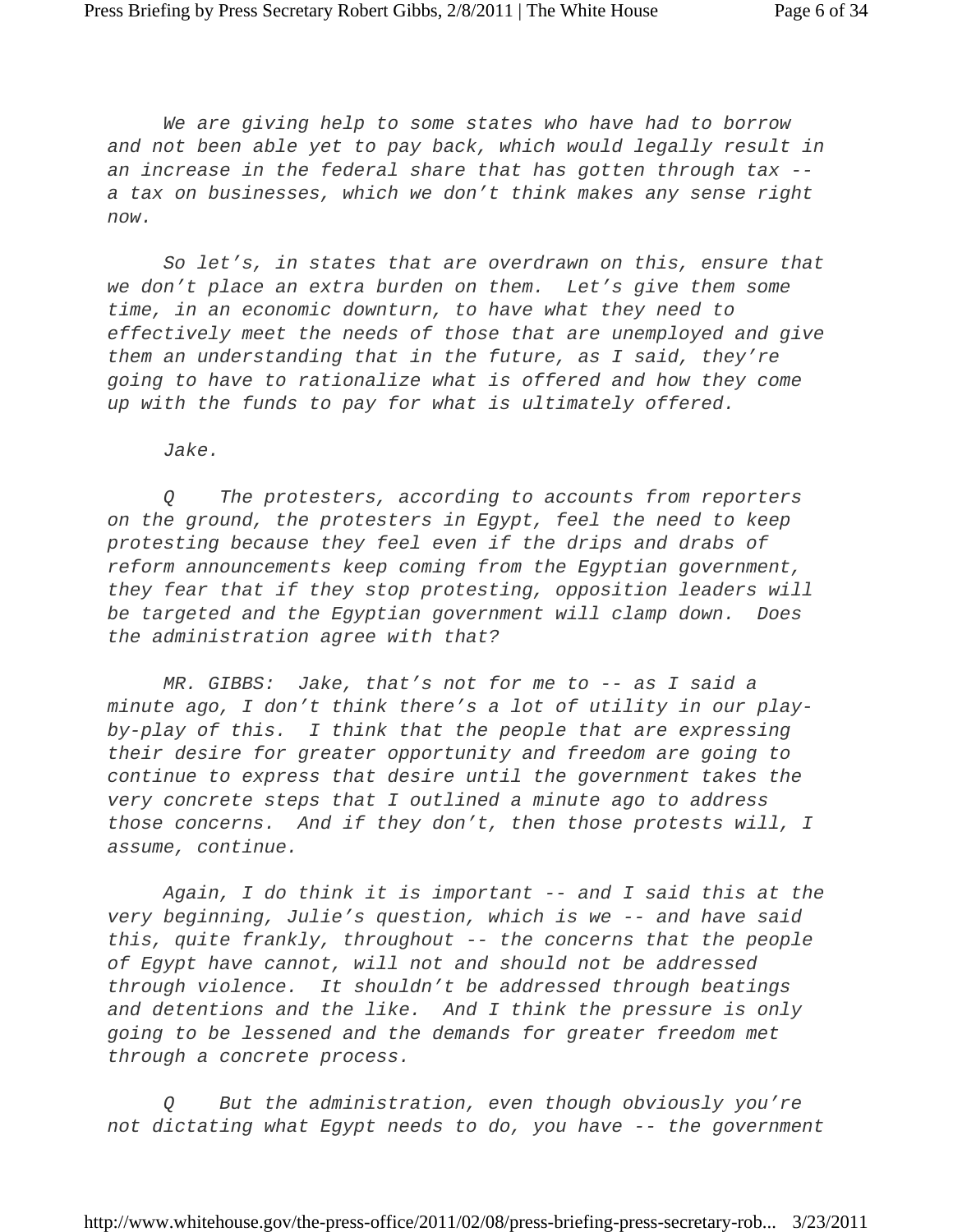*has offered guidance and suggestions as to what the Obama administration thinks would work well and what needs to happen, although you're not dictating anything, and one of those things, one of those suggestions, has been, you said from the podium, that transformation process, the transition process, cannot start in September.* 

*Others in the administration have said that they have concerns about anything being rushed because you can't just go to a democracy in 60 days, and also fear that the Muslim Brotherhood would arise in the vacuum -- let me just ask the question - which is, if we're saying two months is too soon, and September is too far, what exactly kind of timeline would the administration like, with the understanding that you're not dictating anything? What kind of suggestions are you making?* 

 *MR. GIBBS: I think it's -- I think we should understand a few things first, Jake, is that -- I guess -- I guess I would reject the notion of there just being two answers to this, right, in the sense that I think you have seen and heard the government of Egypt, as well as those seeking greater recognition and freedom -- they've all acknowledged that there are some real and genuine constitutional changes that need to be made before we can have free and fair elections, right?* 

 *So right now, in order to qualify for the ballot, you go through a process of getting those in parliament, elections that we criticized, to basically sign up and bless your candidacy. Well, you can understand that those that are seeking greater freedom might not think that's the best way to get to free and fair elections.* 

 *So I think the notion that you either, that what you had, which is September or immediately in terms of all of these changes -- I don't think that's necessarily the case. I think - -* 

 *Q That's what I'm saying. What are you -- I'm asking what --* 

 *MR. GIBBS: What I'm saying is there has to be a dynamic process to meet and address many of the concerns and the grievances, to set up a system where the world will watch an election that we all agree is free and fair. What timeline that*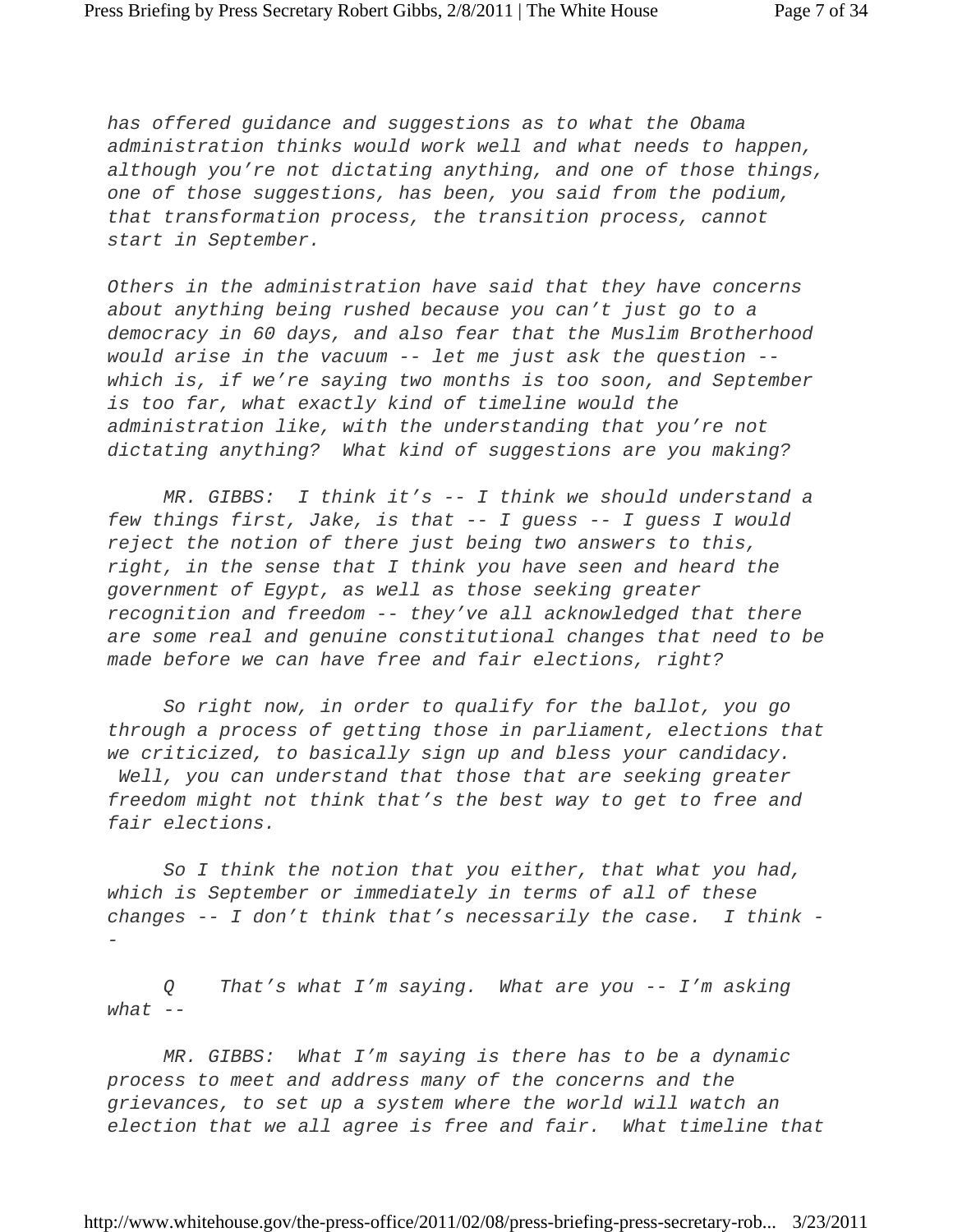*takes I think is not for us to determine. But unless or until those that are seeking to have their grievances addressed - until they believe that that's actually happening, the pressure is going to continue.* 

 *That's why we've continued to advocate for a genuine process of negotiation to see this through.* 

 *Q And lastly, in his interview with ABC News, President Mubarak said that he told the President that he didn't think he understood -- that President Obama doesn't understand Egyptian culture. Did Mubarak say that, and what did President Obama say back?* 

 *MR. GIBBS: I wouldn't read out what -- the specifics of the call. I think obviously the President and the administration have respect for what Egypt has accomplished over three decades and what President Mubarak has accomplished. But I think what is clear is what the President said -- has said over the past few days, that the people of Egypt have moved and they're not going back to what was.* 

 *Q As you track the progress on the ground in Egypt, what can you look at today that's different from yesterday for progress being made?* 

 *MR. GIBBS: Again, Dan, I do not want to be the -- just as*  I'm not going to be the arbiter of what freedom of speech is in *Egypt, I don't think it's -- I don't think it makes sense for us to be the arbiter for whether today meant good progress or whether today was enough progress. I think that the world, quite frankly, understands what needs to happen.* 

 *We've enumerated some ideas, many of which I just said, that would demonstrate to the Egyptian people that a process that is serious, immediate and irreversible is underway. And that's a process that must continue. We've got a long road to go to get to free and fair elections.* 

 *Q But the President yesterday talked about progress in those comments when he was walking, so --* 

 *MR. GIBBS: Well, I think what the President alluded to, and I think what many have alluded to, is the fact that there is*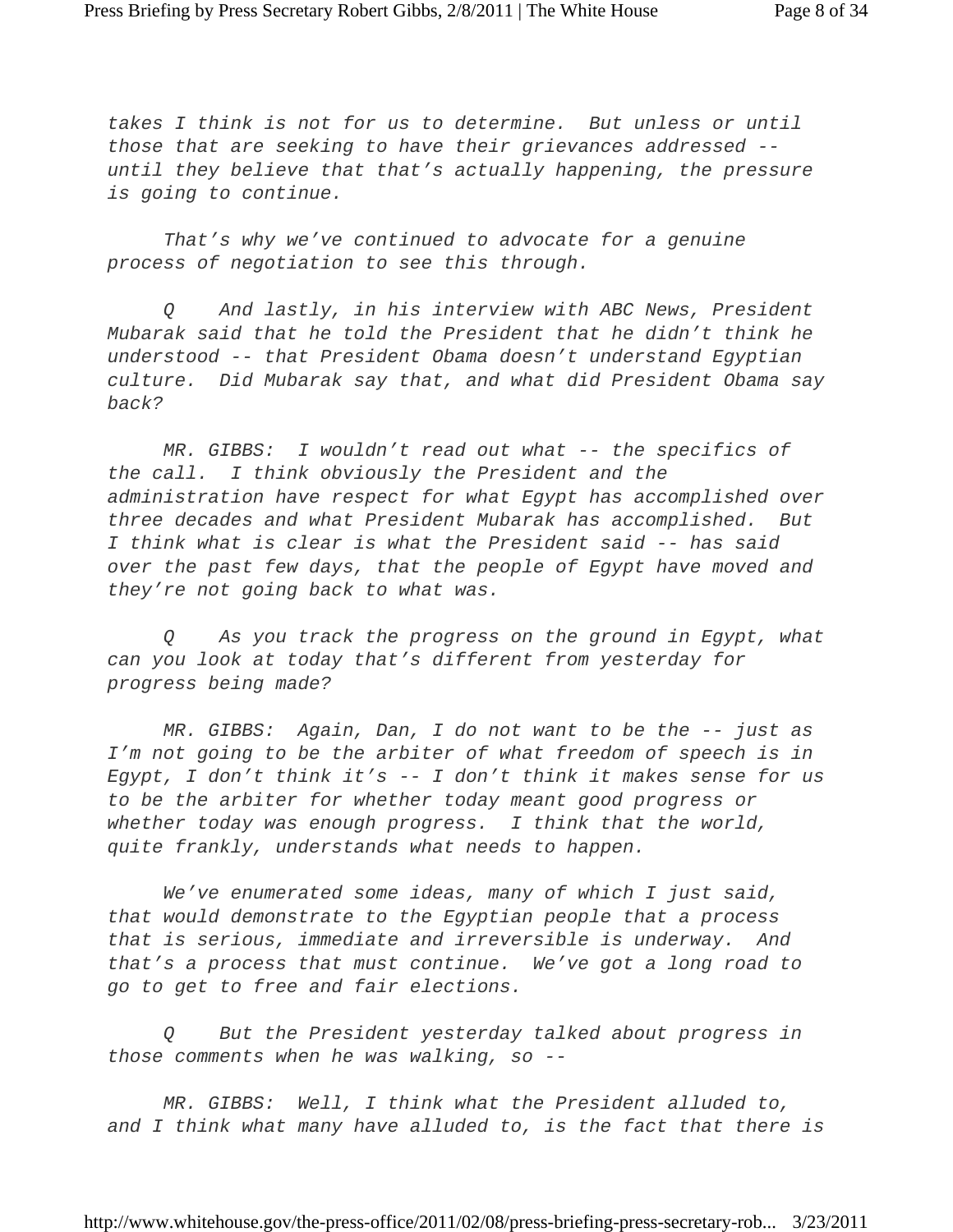*the beginning of a process to do that. Okay? But setting up and having a process to do that is just part of it. Now we've got to see -- we've got to see some -- and you heard Vice President Biden say over the weekend in his readout that we need to understand what the arc of this is and we need to see, as the Egyptian people do -- most importantly -- need to see progress along that arc.* 

 *Q Has the President gone to his intelligence community and sort of pressured them to take a look at some other hotspots, perhaps, to see if something like what happened in Egypt could be at risk of breaking out in other countries?* 

 *MR. GIBBS: Well, without getting in specifics on intelligence, obviously the intelligence community provides daily an update on what it sees happening in countries both in the Middle East and throughout the world.* 

 *Q But has the President applied more pressure now to say, hey, I need you to go and take a look at this in a much more focused way?* 

 *MR. GIBBS: The premise of your question is somehow that that hasn't already happened.* 

 *Chip.* 

 *Q Robert, you said earlier that it's not about personalities, but then you specifically talked about Suleiman and said that he made some unhelpful comments. So if you've got a personality in there who is not helping and, in fact, may be hurting the process, it is about personalities, isn't it? Is he the right person for this job?* 

 *MR. GIBBS: No, no, I think -- I want to say this. I think people have unnecessarily looked at what some people have said to believe that we've determined who should be the next leader of Egypt and when that leadership change should happen. That's not for us to determine.* 

 *That is -- the Vice President is -- I should say Vice President Suleiman -- is -- has been tasked with the process of*  including opposition groups, those in civil society who have not *been represented in government, along this -- to institute a*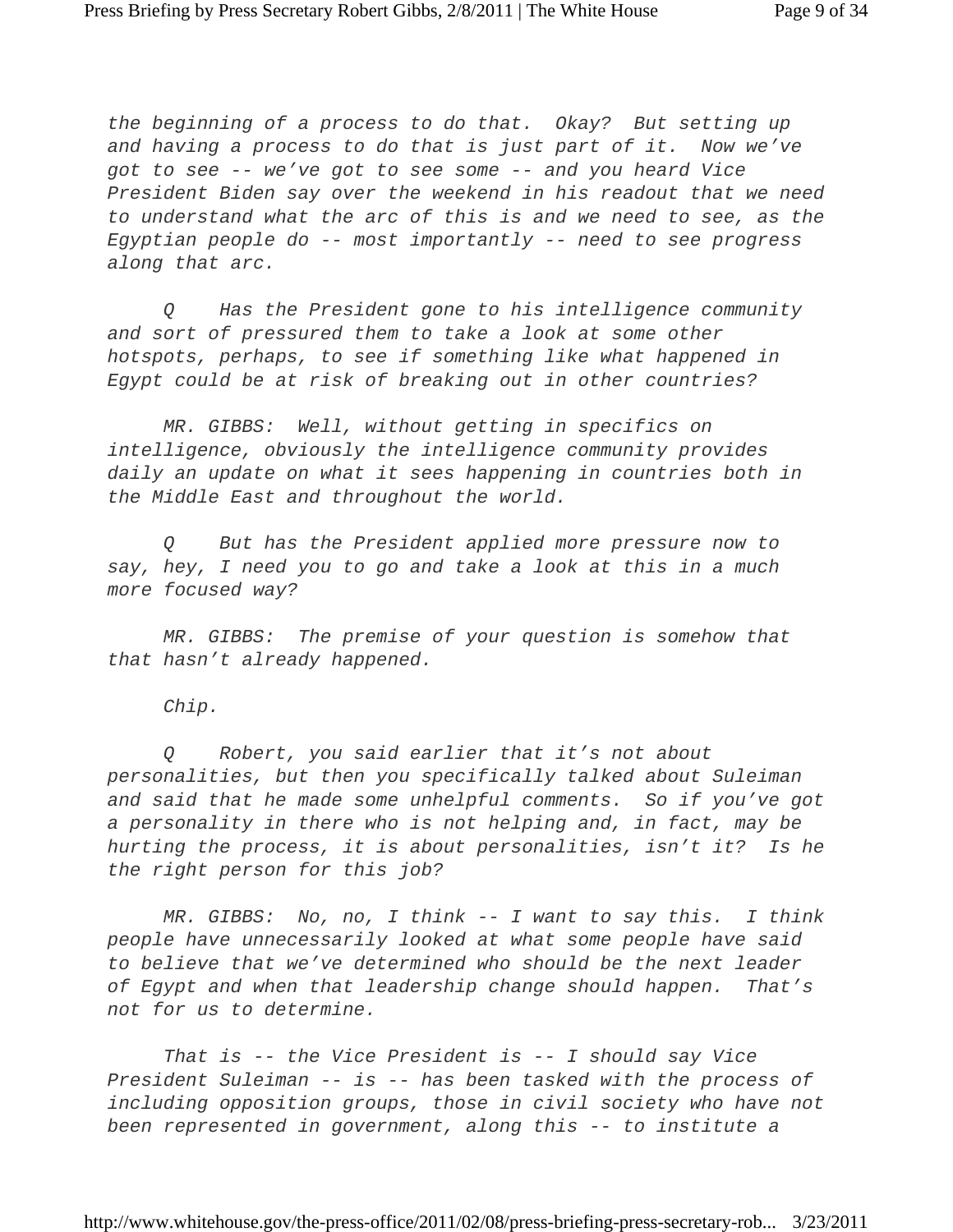*series of negotiations along this process to end in free and fair elections.* 

 *That's a process we support. That certainly has to happen. But the notion that we've somehow laid hands on a particular person to lead Israel -- I'm sorry, to lead Egypt is just not the case.* 

 *Q No, I'm not saying that you've laid hands on them to*  lead, but you certainly could voice an opinion that he's not the *right person to be in there if he's saying unhelpful things.* 

 *MR. GIBBS: That's not -- well, look, I was pretty clear yesterday on what I don't think anybody in the world thinks represents progress. The process, though, Chip, can't -- we cannot determine every actor in that process, the timeline of every action in that process --* 

 *Q You can't determine it, but you can have opinions and say, we would prefer he not be there.* 

 *MR. GIBBS: And as I said a minute ago, I'm not going to be the play-by-play announcer, and neither is this administration, for what represents progress in Egypt. Chip, we're just not - the people in Egypt are not looking for anybody in this country to tell them what constitutes the meeting of those freedoms. Why would we think we could do that? Why would we think that we could determine who should be in charge of -- that's -- that is only something that can be determined by those that are in Egypt and those that are taking part in that process.* 

 *I do think, Chip, that the world will know as -- and we will see it through the eyes of those who desire greater representation -- we'll know if progress is being made at a pace in which the Egyptian people believe it should be happening. And that's I think what we're all watching.* 

 *Q I think you're right that the Egyptian people and even the protesters understand --* 

 *MR. GIBBS: Can you mark down he said he thought I was right?* 

 *Go ahead.*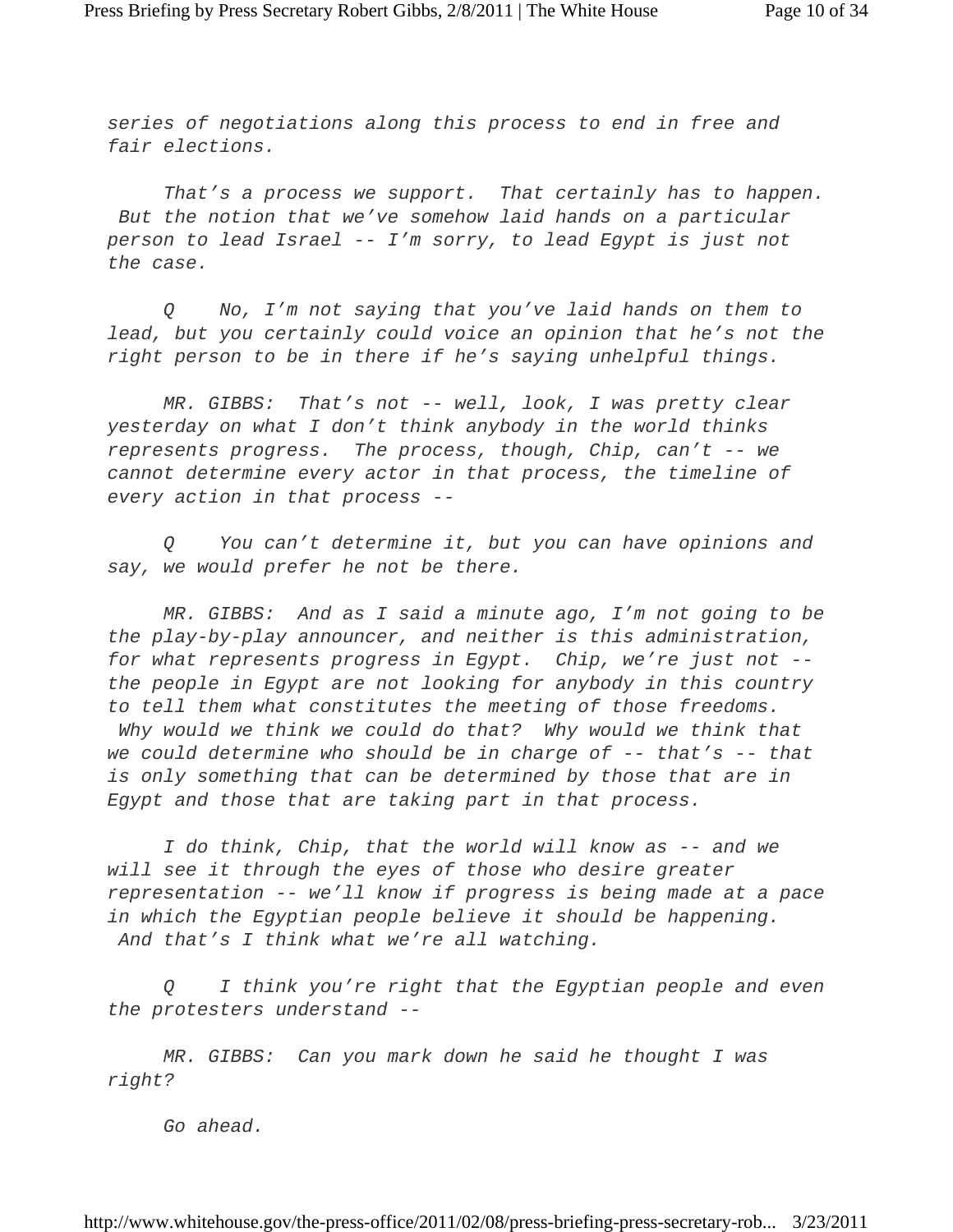*Q You're right that the Egyptian people, the protesters --* 

 *MR. GIBBS: He said it again.* 

 *Q You were just so right.* 

 *Q It's his last week. (Laughter.)* 

 *Q You got to throw him a bone.* 

 *MR. GIBBS: Yes, I know. I realize that -- (laughter) --* 

 *Q In this one extraordinary --* 

 *MR. GIBBS: I can hardly wait to see what you say on Friday. (Laughter.)* 

 *Q In this one extraordinary instance, you're --* 

 *Q Such a handsome guy, also. (Laughter.)* 

 *Q But he's not a play-by-play announcer. (Laughter.)* 

 *MR. GIBBS: I am not -- right. Somebody -- you guys -- so somebody can update the video, I am not a play-by-play commentator. (Laughter.) It would be a good gig, let me tell you. (Laughter.)* 

 *Q The protesters say they understand the United States is not in a position to determine what happens here, but on the other hand, they are so deeply frustrated that the President says the right things about human rights and universal rights and freedom of speech and everything else, and then they don't understand how he can then not demand that Mubarak and Suleiman get out of there, since they're the people who have implemented this oppressive system for so long.* 

 *MR. GIBBS: But then, I guess the question would be -- I guess you'd ask the question -- well, then, would you have us determine who that next person is? Would you have us determine what this council looks like that does this? Would you have us determine what that council can debate matches the definitions*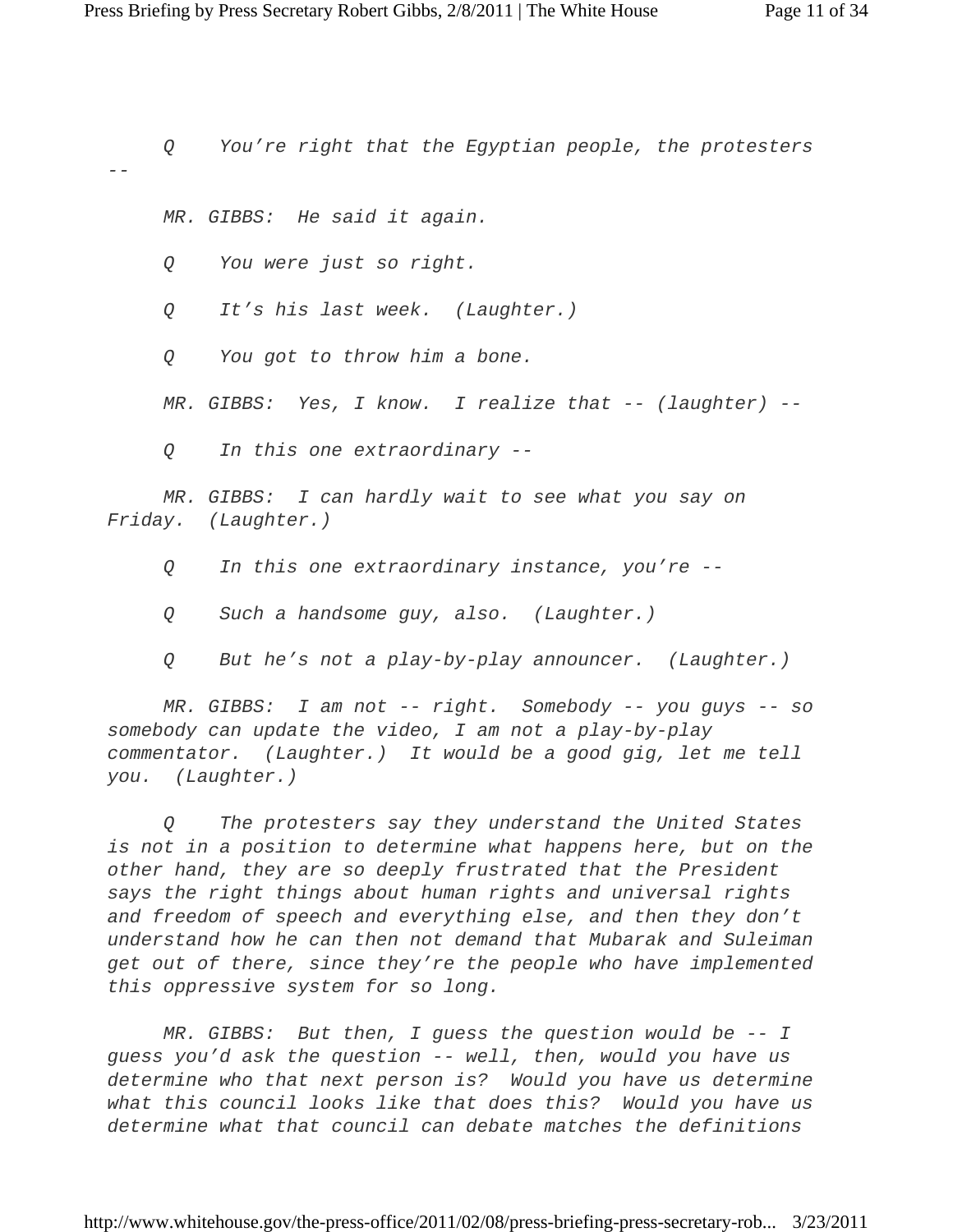*of freedom of access and freedom of speech and freedom of assembly?* 

 *That is not a task or a series of tasks that I think many in Egypt want us to do. And I don't think that the cares and concerns of those that we see each day is going to be met by a process that is dictated by somebody else. It has to be a process that involves directly the Egyptian people.* 

 *And again, we will see based on what happens with those that continue to protest, whether the pace of what we understand -- we all understand needs to happen, what the government of Egypt has acknowledged needs to happen. We will all understand if the pacing meets the demands.* 

 *Q And real quickly, the lunch tomorrow, is that going to be a regular thing, a weekly thing?* 

 *MR. GIBBS: I don't think it's a weekly thing. I know we had Senator McConnell in I think late last week. I think the President, as you heard him say at the beginning of the lame duck session, that we needed to do better to reach out and have those discussions, and I think this is certainly part of that.* 

 *Q And just the four of them in the room? The three Republicans and the President?* 

 *MR. GIBBS: That's as I understand it. And Ann of course. Go ahead. (Laughter.)* 

 *Q Robert, is the President comfortable if Mubarak stays through September?* 

 *MR. GIBBS: Mike, I don't know how many times I can say two things: We're not going to be the play-by-play commentators and that's not for us to determine. That is --* 

 *Q At one point last week, you said the transition needs to start yesterday --* 

 *MR. GIBBS: I did.* 

 *Q And the impression we all got, I think, was that*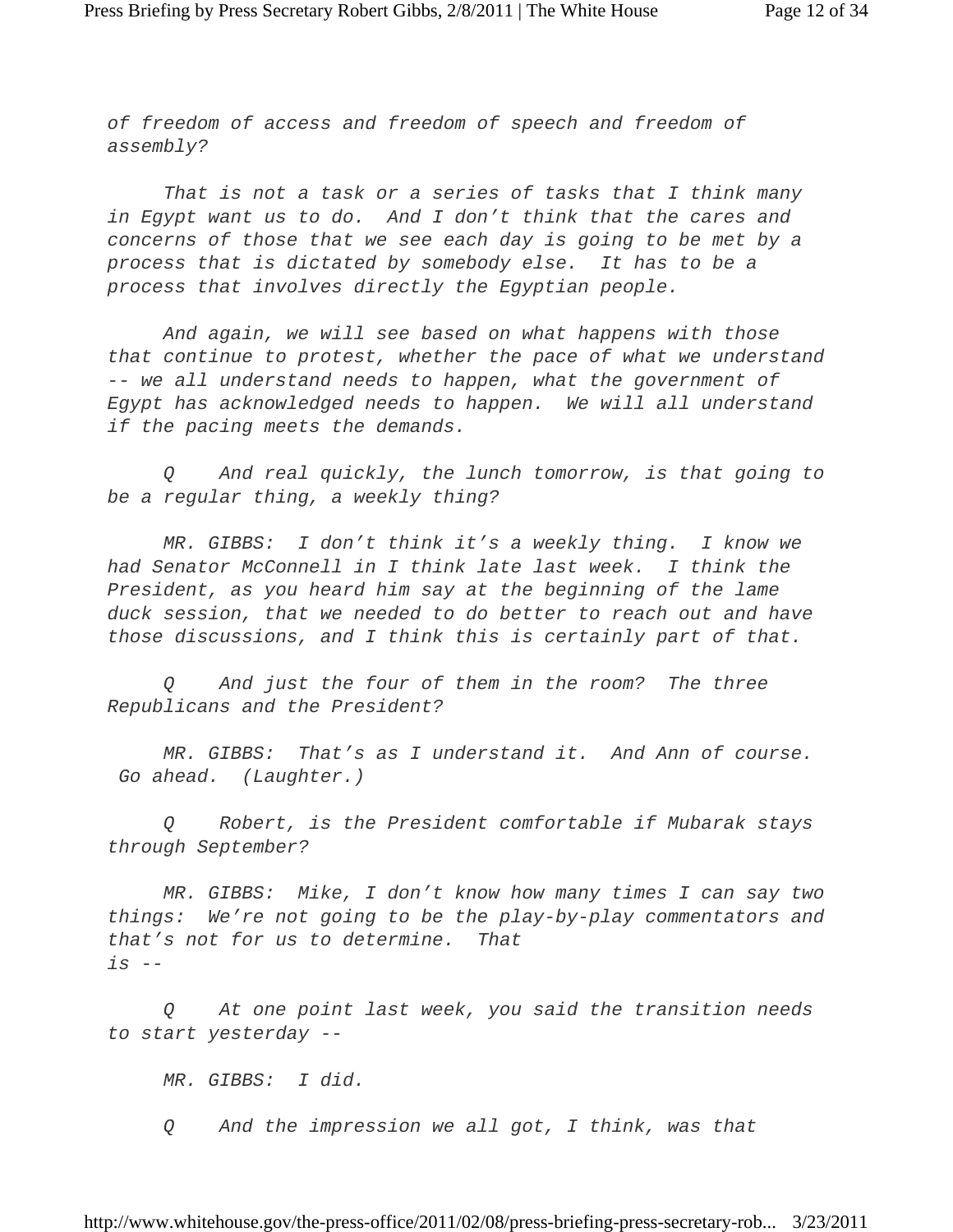*Mubarak needed to go. So now I'm just trying to get a sense of whether --* 

 *MR. GIBBS: But I think we've been very, very clear and very, very consistent that we are not going to pick those leaders. We are not going to -- as I just said, we're not going to define the membership in this process. The transition - remember that the transition we will see throughout this process happened many, many times on the road to free and fair elections. And quite frankly, there's a lot to do in that process. The fact that that transition has to start, as the President said, now, and as we've repeated since, it's because many of the things that I outlined are going to require those discussions and those negotiations.* 

 *So it is -- again, it's not up for us to determine the personalities and who's going to lead and when they're going to lead and when they're not going to lead. That's the job of the people of Egypt and that's the tough work that's involved in a democracy.* 

 *Q Last crack at it. Does the White House believe the protests will stop as long as Mubarak is there?* 

 *MR. GIBBS: I think that you will continue to see those exercise their great desire to be recognized and to enjoy the freedoms and opportunities that they wish to -- I think you will continue to see that unless or until the process of an orderly transition that is broad-based begins to show immediate and irreversible change. I think that's what the Egyptian people want and I think that's what the world is waiting for.* 

 *Q A quick follow-up based on the O'Reilly interview. He said that he did not raise taxes. A taxpayer group says, in effect, he has raised taxes on a couple things; he's also cut taxes. I'm wondering, do you guys disagree with that assessment?* 

 *MR. GIBBS: I've not seen what the group has said. I would note that I think the Congressional Budget Office released figures yesterday that show that for the third consecutive year the American people are paying less in taxes than they did during the previous administration.*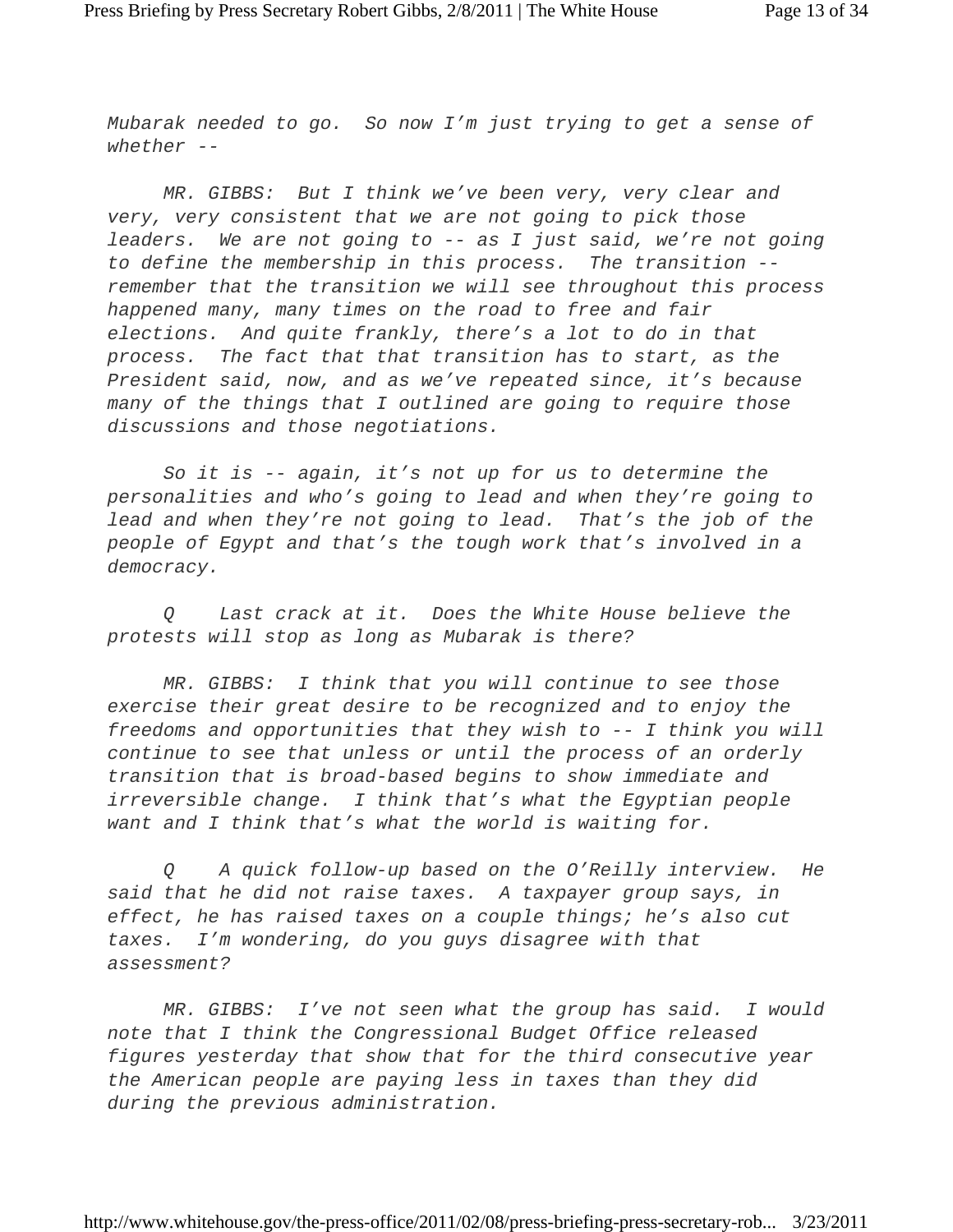*Chuck.* 

 *Q Is it fair to say that our policy towards Egypt is forever changed?* 

 *MR. GIBBS: Well, we -- let me give you a broad answer to this, Chuck, because I think obviously we want to see the continued robust partnership that we've had, the stability in the region and around the world that that partnership has brought. I think Egypt has forever changed. I think that what the President said --* 

 *Q But not necessarily our policy yet?* 

 *MR. GIBBS: Well, I think -- look, again, I don't want to get into hypotheticals about what things look like in a year or in five years. But I think there's no doubt that what the President said, that Egypt is not going backward, I think that what we've seen transpire over the past 10 days has been nothing short of remarkable. I don't think that anybody -- we have, other administrations have, called for the type of change that you're seeing now -- it's happened in a very, very short period of time, but it is -- you look at the size and the scope of the announcements that have been made, it's astonishing.* 

 *Q I ask I guess -- when does our policy change towards Yemen, towards Saudi Arabia, towards Jordan? When there's a groundswell like Egypt?* 

 *MR. GIBBS: No, no, no, I think -- no, no, let's be clear because --* 

 *Q Beyond what we say rhetorically.* 

 *MR. GIBBS: -- this was the case when -- when the President talked to the President of Egypt several weeks ago about what was happening in the Middle East, he reiterated that our calls for the government of Egypt to institute the type of reforms that we have long thought needed to be assumed.* 

 *Q I understand that, but we are now actively -- after there were protests --* 

 *MR. GIBBS: No, no, no, no --*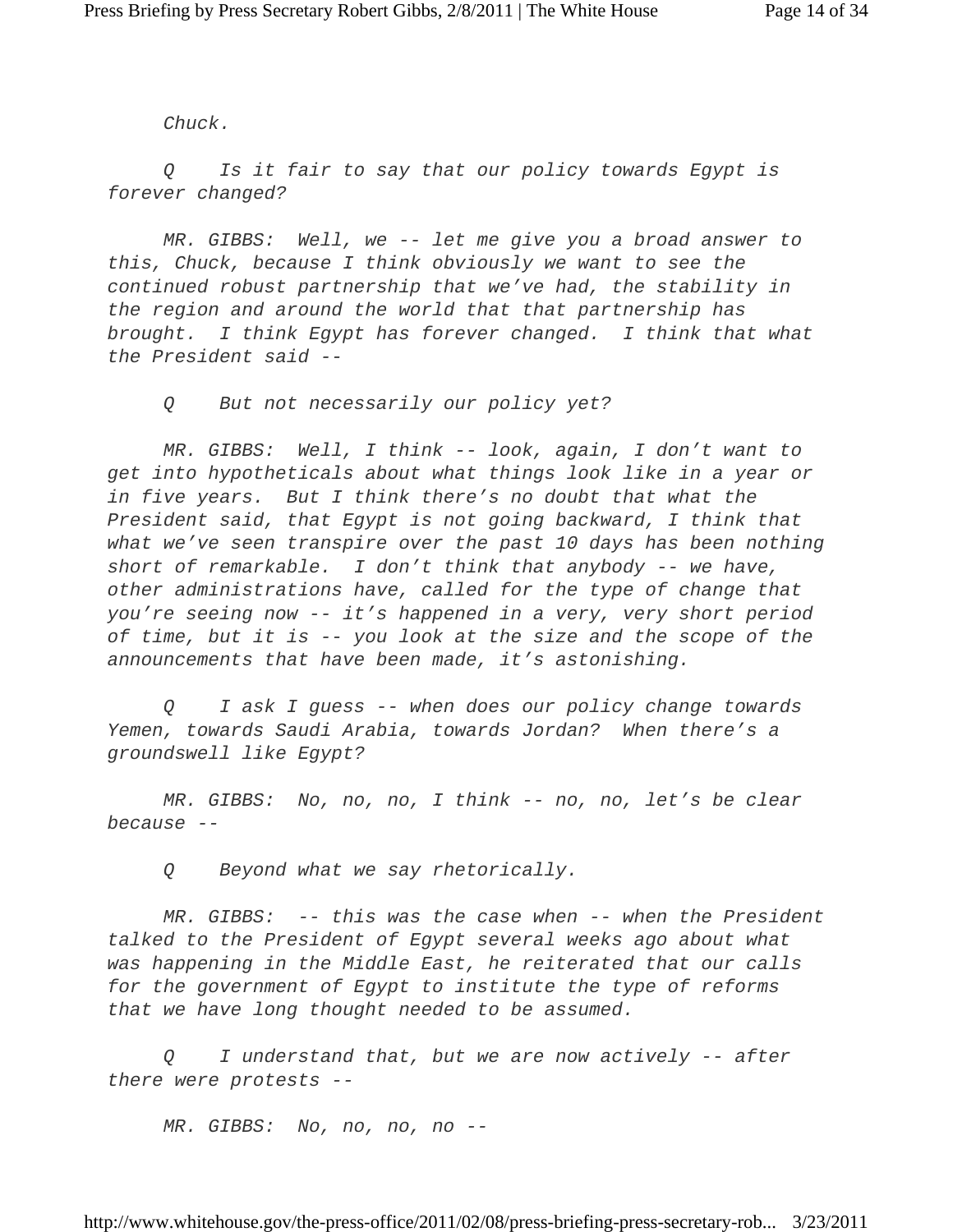*Q -- we as a -- as a U.S. government actively got involved in trying to push them across --* 

 *MR. GIBBS: No, no, no, no.* 

 *Q So we didn't send Ambassador Wisner? I mean, we wouldn't have done that. We're not sending an ambassador to the King of Jordan, right?* 

 *MR. GIBBS: Hold on -- hold on, let's -- you've now generalized across the sweep of the entire Middle East, so let's try to get this -- let's go backwards just a tad.* 

 *We have in Saudi Arabia and in Yemen and in many of the countries that you discussed talked to them, as our administration and as previous administrations have, about greater access to freedom, greater access to freedom of speech, assembly -- all of those things.* 

 *Our position on bringing democracy to the Middle East and bringing greater freedoms to those people didn't -- wasn't developed as a result of what happened in Tunisia or what we've seen in Egypt.* 

 *Ambassador Wisner went for -- with a specific message and a specific conversation and to report back, okay? There were - that was an instance that, based on the fact that we were seeing rapid change. But the broad notion of what we want to see happen in countries in the Middle East and throughout the world is shaped by the values with which we started our country.* 

 *Q I understand that, but what happened in Egypt spurred us -- spurred your administration, the administration to get more active in the situation in Egypt. Is that now going to forever change? Is the administration planning to get more active in Yemen, planning to get more active in Saudi Arabia --* 

 *MR. GIBBS: Again, I don't --* 

 *Q -- planning to get more active in Jordan? Or is this just you wait for a groundswell?* 

 *MR. GIBBS: No, again, I think you're generalizing broadly.*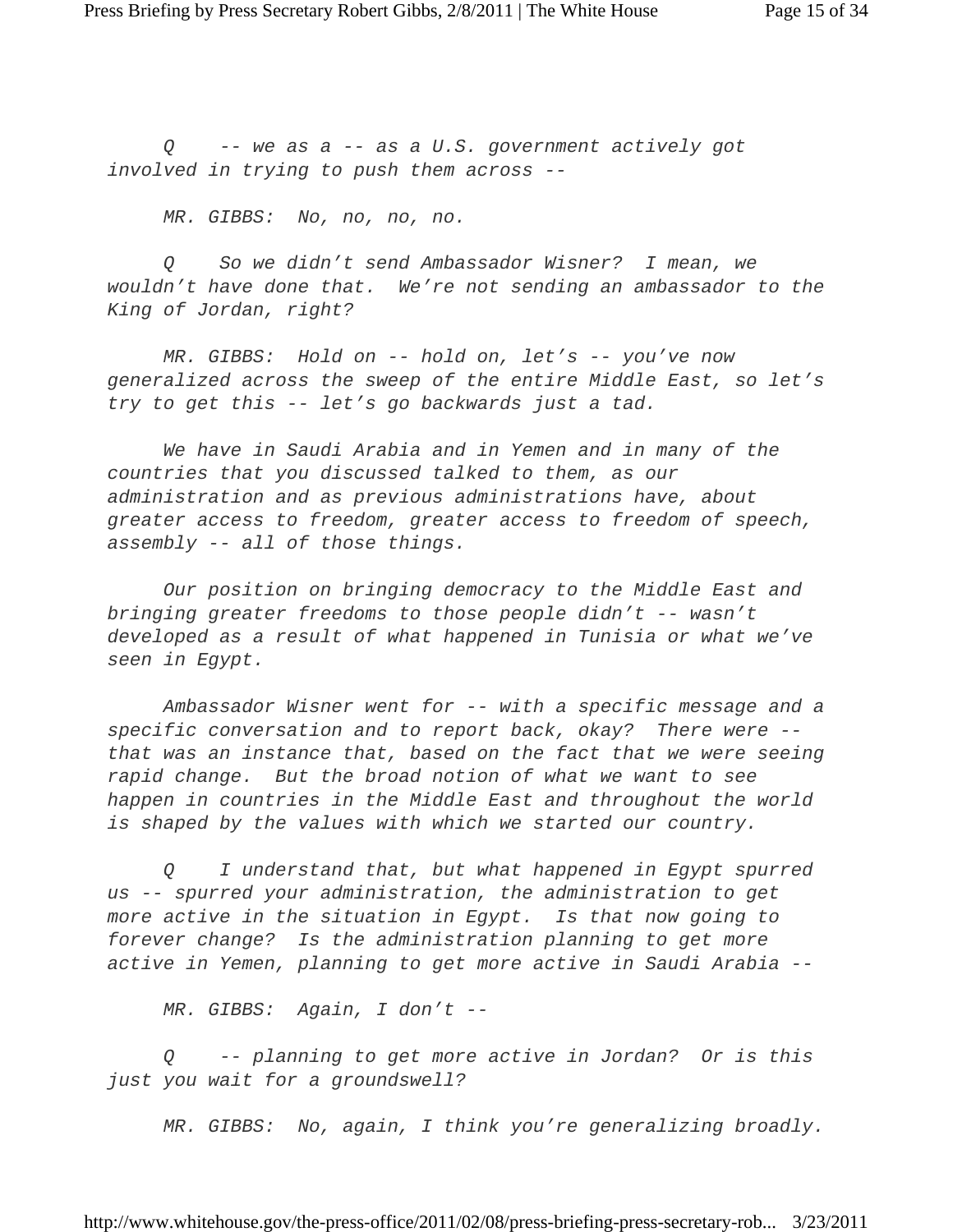*Obviously we have a team that is -- that monitors and works through a whole host of bilateral relationships because many of the countries that you just mentioned, we have very important relationships with.* 

 *And look, as events dictate, we will respond to them. I just don't want to generalize across countries --* 

 *Q Is it fair to say that that is --* 

 *MR. GIBBS: I think what's happening in --* 

 *Q -- something would have to happen before we'd change our policies in another country?* 

 *MR. GIBBS: Well -- no, no, but I think it's -- again, I have throughout this -- as we've spoken about our universal values, I think it's important not to generalize across a platform of countries that, again, as I've said, may be at different stages in their own political development.* 

 *Q Earlier today you guys sent out basically I guess a position on -- you want Congress to re-enact, to continue the powers that you have with the FISA courts and some of these intelligence -- some of the parts of the -- how do you assure supporters of yours who didn't like the President's decision in 2008 when he voted for these changes in the law that gave these expansive powers, how do you assure them that they're not being abused?* 

 *MR. GIBBS: Well, first and foremost, the reason --* 

 *Q -- to monitor this?* 

 *MR. GIBBS: Well, there's FISA courts to do that, and I think -- look, there were -- this was a debate that happened in '05 and '06 and '07 and even in '08 that -- look, there were some that wanted to do away with FISA warrants and the court system that -- and as the President said, it is important that we have a mechanism that watches the watchers. That's -- that is in this instance an important aspect of what the judicial branch does.*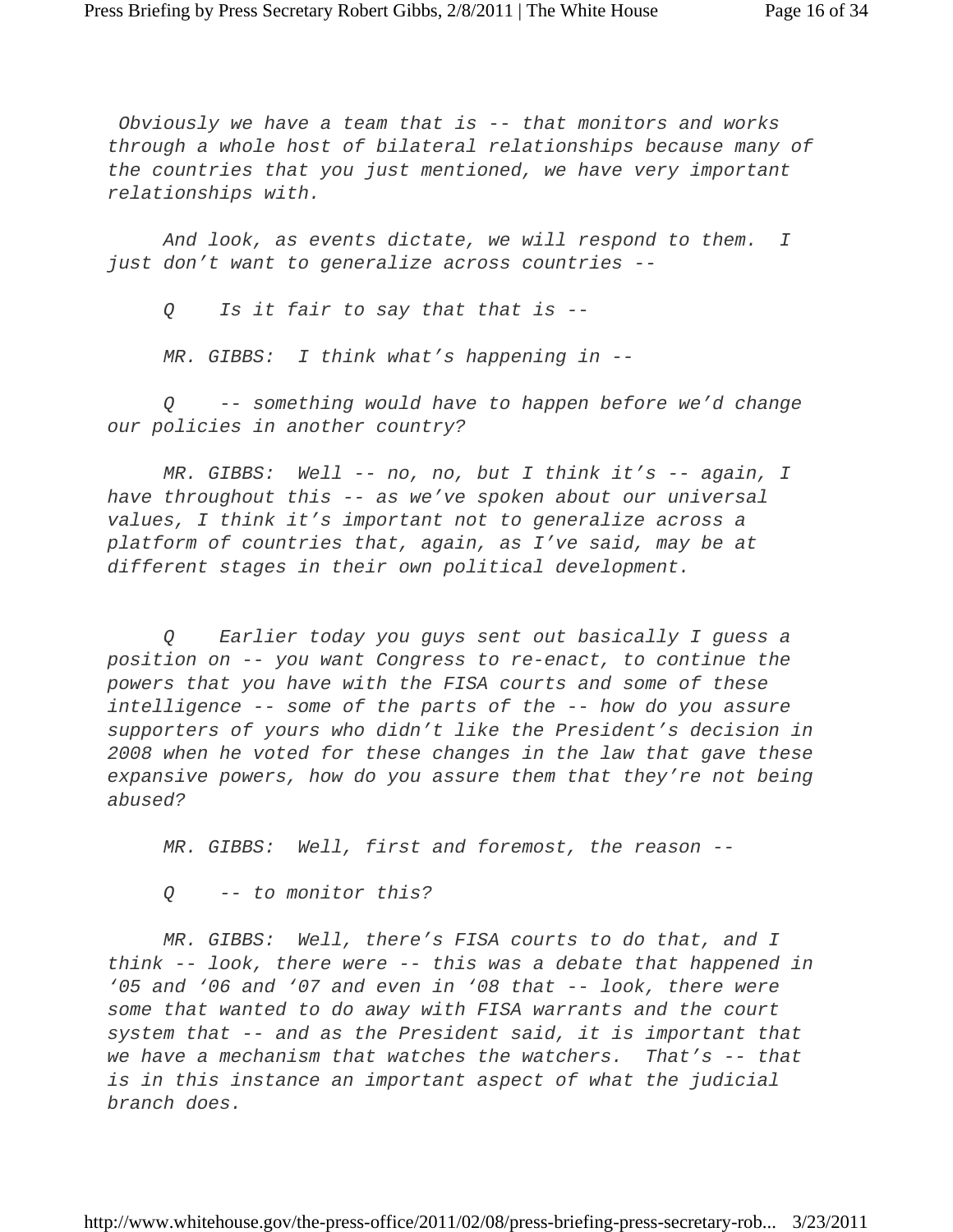*Q I understand the process. When does the public -- I mean at some point do you allow sort of -- some sort of scrutiny on this outside of the FISA court?* 

 *MR. GIBBS: Well, I think -- again, the role in government to do that is through a very specialized set of developed courts in order to ensure that what is done meets the law.* 

 *Q And you want new changes in the law at this point --* 

 *MR. GIBBS: Again, I think it -- obviously this is -- there are important activities that need to be reauthorized, and that's where our focus is now.* 

 *Q Very quickly, has the President voted yet in Chicago?\** 

 *MR. GIBBS: The President requested, as the First Lady did, requested an absentee ballot. I do not know if that has been filled out, but I can put that on the list.* 

 *Laura.* 

 *Q On the unemployment insurance proposal, are you at all concerned that this is going to be read as an increased tax on business at a time when the administration is working hard to mend its relationship with the business community?* 

 *MR. GIBBS: No, because, look, this specifically -- this policy, if enacted, would prevent further federal tax increases, would help states make up for the shortfalls they have and give them time, as I said, to rationalize what they offer and how they pay for it.* 

 *In other words, you have in 2011 and 2012 and parts of 2013 the ability to make the type of structural changes that a state would need to make in order to ensure that, again, what they offer and how they pay for it, that that's met up so that we can do this responsibly.* 

 *Q Do you think that the states are going to take up the opportunity to increase the tax?* 

 *MR. GIBBS: That's -- I think what you have to -- what we think has to happen in those out-years is that you cannot*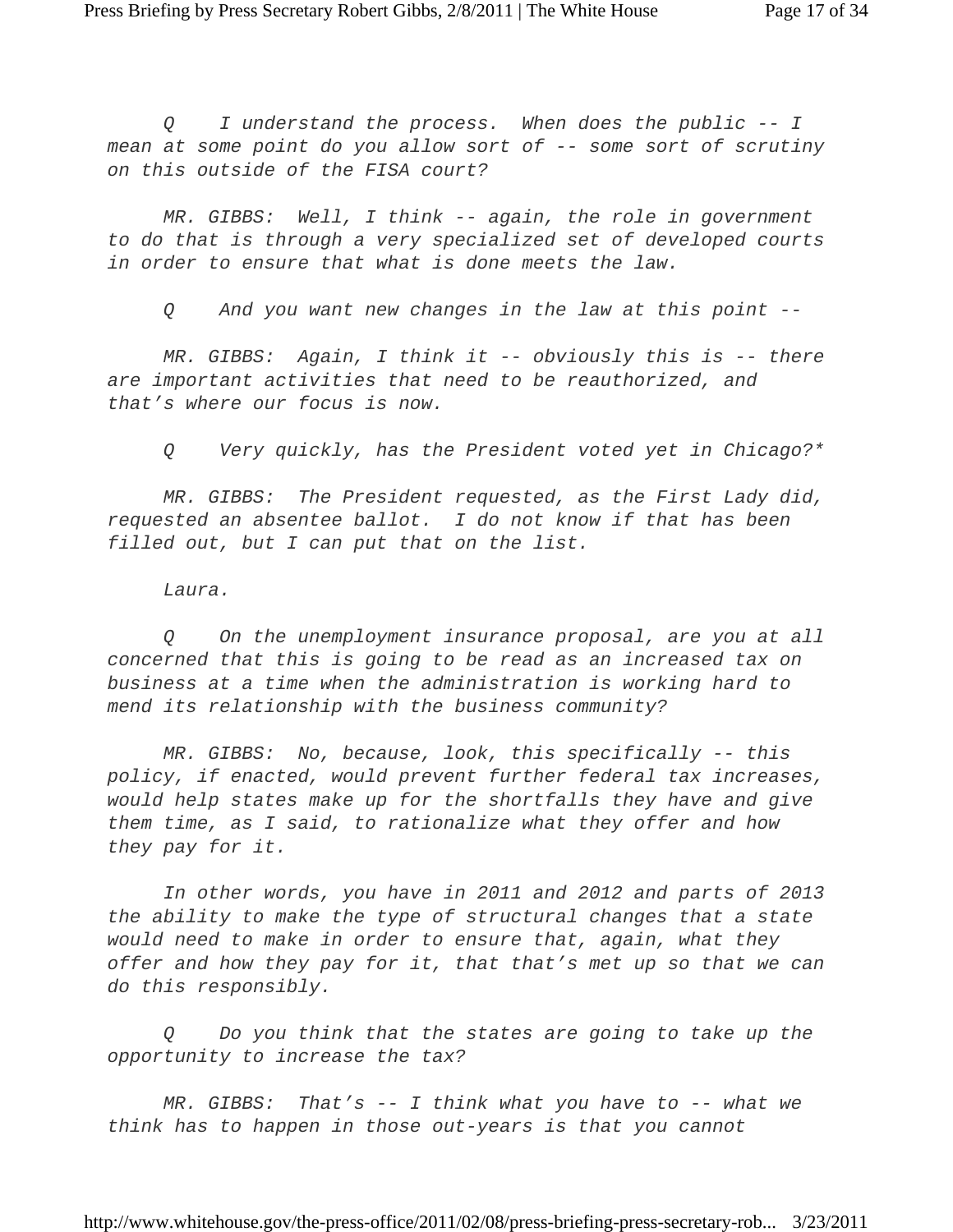*continue to offer something at a state level, right, that is not ultimately supported by the base with which you're funding it, right?* 

 *Look, those are the discussions that are happening at - have happened for many years at the state level. They're happening now at the federal level in terms of getting our fiscal house in order. I think that whether it happens at the federal level or the state level, we can't -- we have to make some tough decisions about ensuring that we can pay for what we're offering.* 

 *Q And just one other issue. How does that -- in terms of the announcement from the Vice President today about the rail investment, how would you pay for that?* 

 *MR. GIBBS: That will be in the budget on Monday.* 

 *Yes, sir.* 

 *Q Robert, thank you. Back in 1979, President Carter was criticized for allowing the Shah to come here for medical treatment. If it came to the point where Mubarak had to flee, would the U.S. allow him to come here?* 

 *MR. GIBBS: I think getting into that sort of hypothetical at this point doesn't make a lot of sense.* 

 *Q Also real quickly, your comments on the CBO report, didn't the report actually say that Americans aren't paying so much less in taxes but tax receipts are down because so many people have been laid off? Would you like to clarify your --* 

 *MR. GIBBS: No, I'd point you to the report.* 

 *Q Robert, is it accurate to say that the administration has extended its -- for want of a better expression - expectation timetable for change in Egypt?* 

 *MR. GIBBS: I think that -- I think it is accurate to say that Vice President Biden, in discussions with Vice President Suleiman and discussions that we've had government-to-government -- we want to understand that they have a timetable to make change, yes.*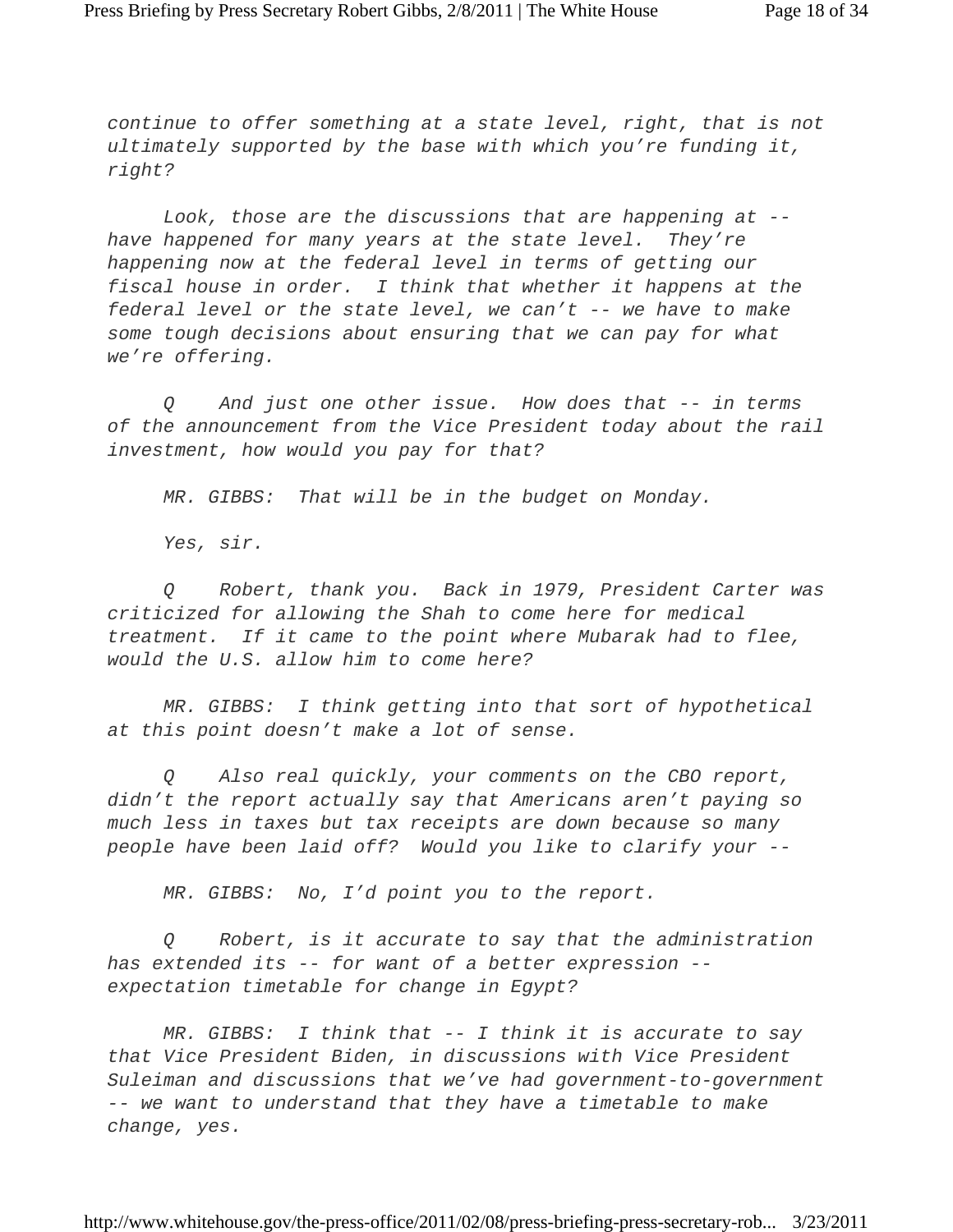*Q But what would you say to someone in Egypt who - especially people on the streets who've told reporters that they think that the pressure from the United States for change is easing up after hearing some of the things that have been said the past couple of days?* 

 *MR. GIBBS: I hope they'll listen to what we've said -- I don't think I've -- I think if there's any -- I don't think I've eased up in any way. I don't think that -- I don't think what we've said, I don't think what the President has said has in any way eased up on what we need to see.* 

 *I said that the transition should begin yesterday when I was asked the day after the President spoke and the day after President Mubarak spoke. And I think, again, you're going to continue to see pressure within the people of Egypt unless or until the process makes those type of changes.* 

 *So I think that we have enumerated the universal values that we believe everyone should have, and I think we have been clear in making sure that the government of Egypt understands that they have to take those concrete steps.* 

 *Q Where do things stand on the aid review?* 

 *MR. GIBBS: No different than when I mentioned it I think a couple of Fridays ago, which is we will monitor the actions in response to what is happening in Cairo and in Egypt and make determinations as to whether that would affect our aid. And that -- we continue to monitor that.* 

 *Yes, ma'am.* 

 *Q On the unemployment insurance aid to states, is that the primary way that the administration sees the federal government aiding states with their fiscal situations?* 

 *MR. GIBBS: Well, look, this was obviously a particular situation because, as Laura mentioned in her question, if you - if states are borrowing off of a UI account, not able to pay that back, then the law says that the rate has to increase at a federal share on businesses. We don't think that makes sense right now. We think that we ought to make sure that that*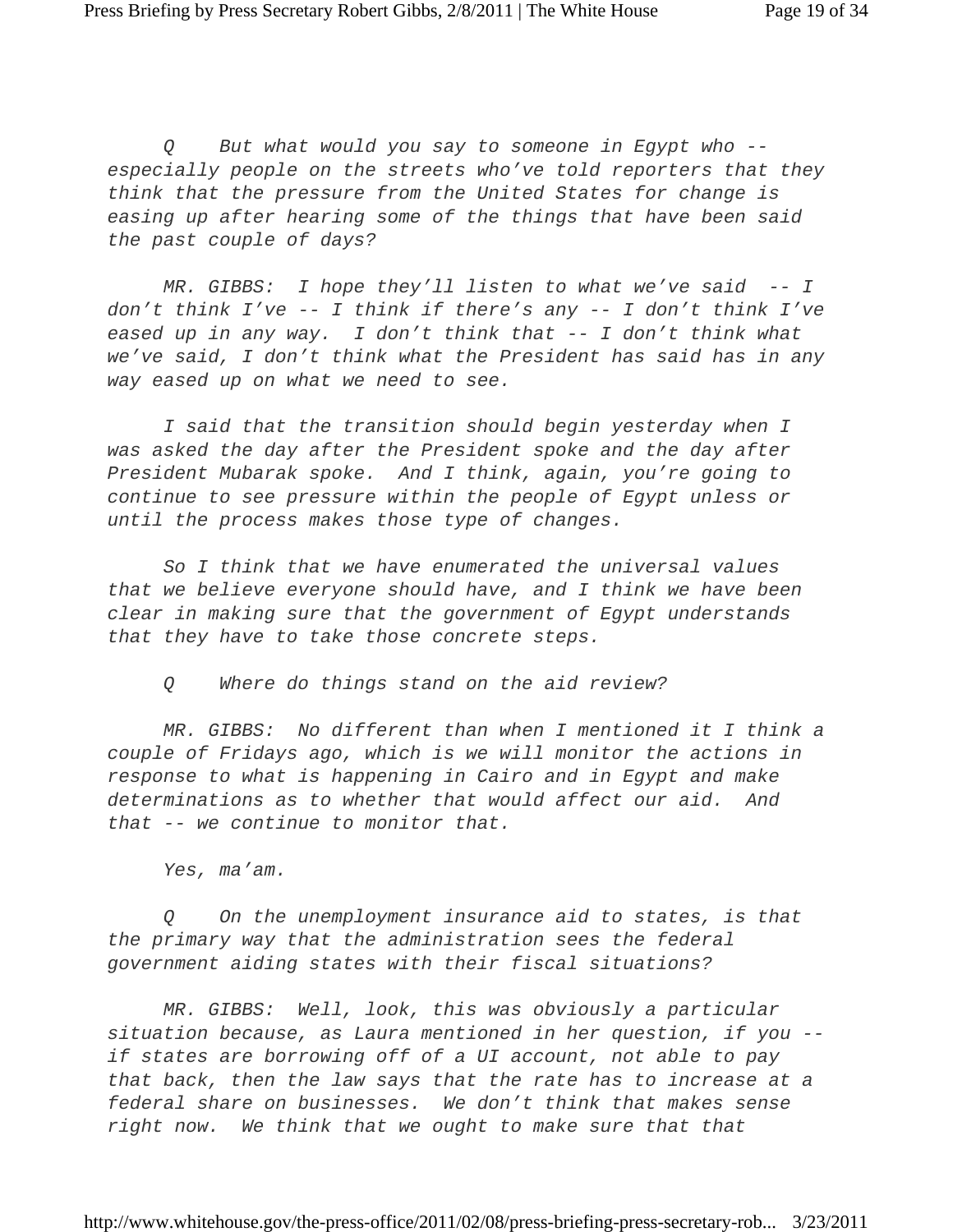*doesn't happen, that states have a chance to rationalize, again, what they offer, and that in the meantime we're helping other states that might fall into things that you've seen in Michigan, in South Carolina and Indiana, with that fund.* 

 *Q Could we expect other proposals in the budget that would go toward helping states with their fiscal --* 

 *MR. GIBBS: I shouldn't preview the budget.* 

 *Q And also, does the administration consider the fiscal situation that states are facing to be in crisis category yet?* 

 *MR. GIBBS: Well, I think that without getting into a specific word or series of words, obviously I think in each stage of -- or each year that we've been in office, you've seen tremendous shortfalls. Obviously there are a number of states that are experiencing particularly acute shortfalls. And that has an impact on the economy.* 

 *Q On the lunch tomorrow, talk about the thinking behind having just House Republicans as opposed to House and Senate or Republican and Democratic leadership.* 

 *MR. GIBBS: Well, look, I think the President will take an opportunity to see and to meet with a whole host of different leadership entities and things like that. As I said, I think it was Friday that Senator McConnell was here to have lunch with the President. So I think over the course of the next many weeks you'll see folks in here to see the President and the administration as we move forward.* 

 *Q Is there a sense that he can get more done if it's just Republicans as opposed to the Republican and Democratic clash that might come from having leaders of both parties there?* 

 *MR. GIBBS: Well, I think that, again, I go back to draw on what the President said in December -- or I don't remember if it's December or November at this point now -- late last year that he needed to do a better job of reaching out. And I think hearing what their concerns are and, quite frankly, understanding that the House Republicans now play the important role of governing House -- governing half of the legislative branch. They're going to be -- they're involved in the*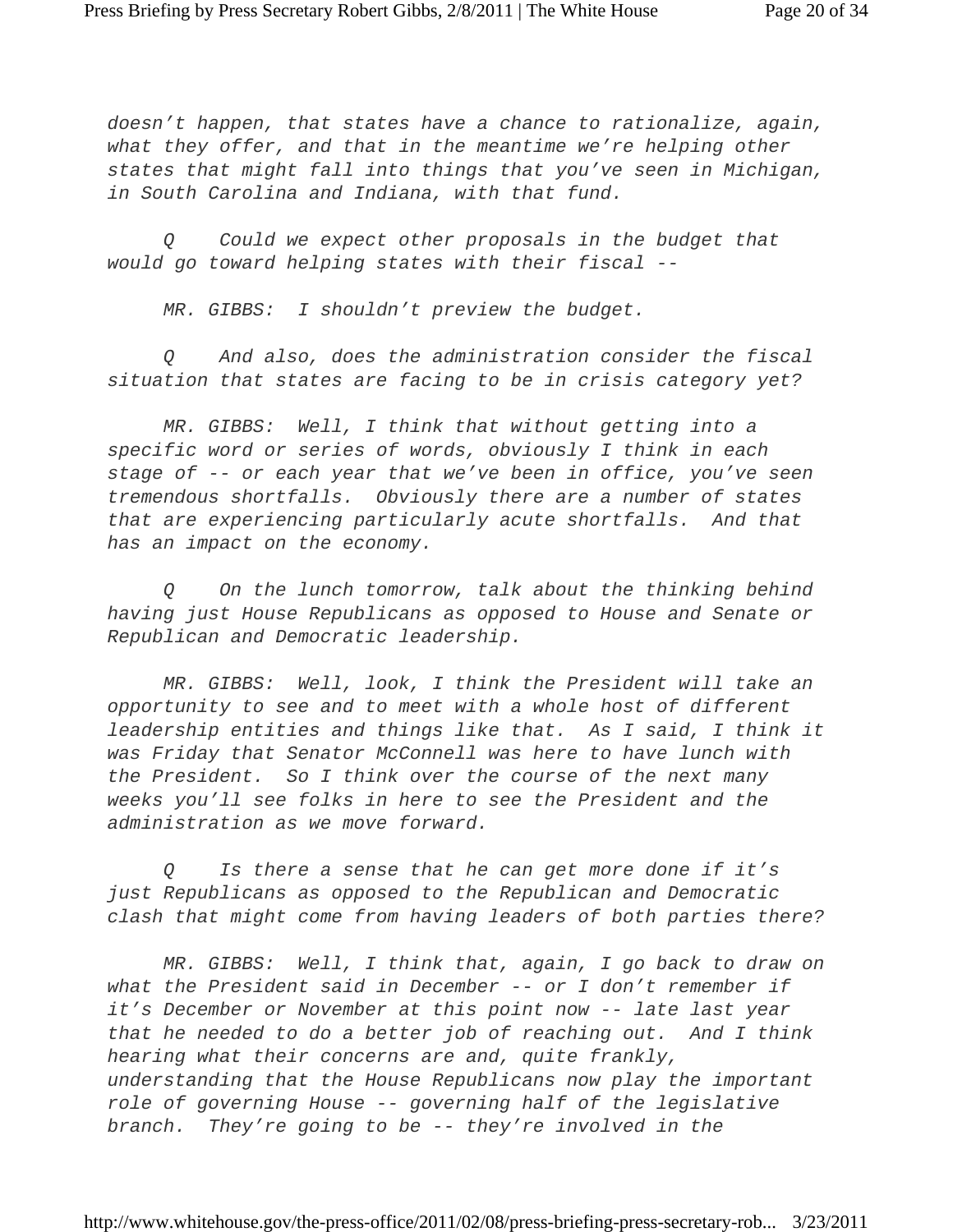*responsibility of governing, and I think an exchange of ideas on the issues that we face are important.* 

 *Q And on a different issue, since this is your last week, do you have advice for your successor that you'd be willing to share with us?* 

 *MR. GIBBS: No. (Laughter.) We have had many private conversations about that.* 

 *Connie.* 

 *Q One domestic and one international. If Israel is threatened by any of these new governments or by Hamas or Hezbollah, if its existence is in danger, would the U.S. come to Israel's assistance?* 

 *MR. GIBBS: Well, I think regardless of the situation facing any government in the region, our friendship and our - our friendship, our partnership and our alliance with Israel is unchanged.* 

 *Q And on this Washington Post story about the wealthy taking up arms in the District -- a very interesting story.*  What does that say about the level of confidence of the *American people in a criminal situation?* 

 *MR. GIBBS: I read a lot this morning but I don't know that I read that one.* 

 *Q If you could look at that and --* 

 *MR. GIBBS: I will.* 

 *Q Back to Vice President Suleiman. I just want to be clear about the call that the Vice President I gather made. Did the administration see Suleiman's remarks and say, we've got to say something about this? Was it to object to that?* 

 *MR. GIBBS: Well, I objected to and said that I thought what he said yesterday was unacceptable in this process.* 

 *Q Is that what prompted the call?*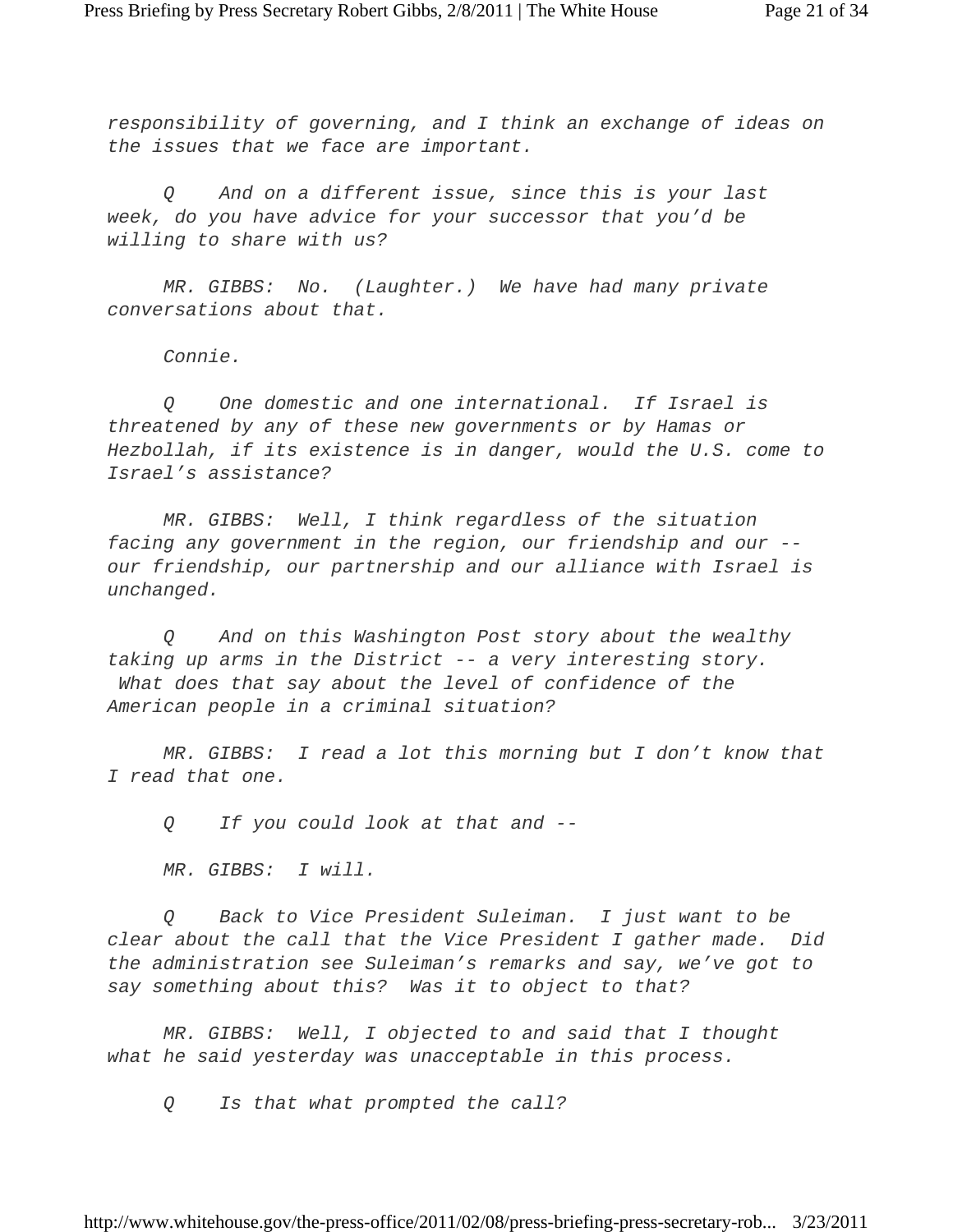*MR. GIBBS: No, no. Again, I think that -- as we talked about yesterday, I think there's a counterpart-to-counterpart relationship with Vice President Biden and Vice President Suleiman as a continued channel to discuss the process and the pathway to free and fair elections.* 

 *Q On that process, one of the criticisms that's been made of it is that it has not been terribly inclusive at this point, that a very small subset of the opposition is involved. Has that point been made to the Egyptians?* 

 *MR. GIBBS: It has. It has -- both privately and publicly. Again, unless or until there's a broad base of those that are not currently represented in government, unless or until those are involved in this process, I think you're going to see the reaction that you see from the people of Egypt.* 

 *Yes.* 

 *Q One other thing, if I may. There have been reports that the three-way meeting -- American, Pakistani and Afghan foreign ministers -- is now in some question because of the continued detention of the U.S. diplomat in Pakistan. Is that true?* 

 *MR. GIBBS: Let me -- I think State has got better details on that and I'd point you over there.* 

 *Ann.* 

 *Q Thanks, Robert. As you wind down here, have you given any advice to your successor on press policy, on access? And do you have any regrets about --* 

 *MR. GIBBS: I should probably take all these questions. Do I have any regrets about --* 

 *Q Do you have thoughts about things that have gone on the last two years that you wish had gone better?* 

 *MR. GIBBS: Oh, let me tell you, I'll say this -- and I don't want to answer for you all and I don't want to answer for anybody in the country, but I think if you do a job for a specific amount of time and look back and say you wouldn't have*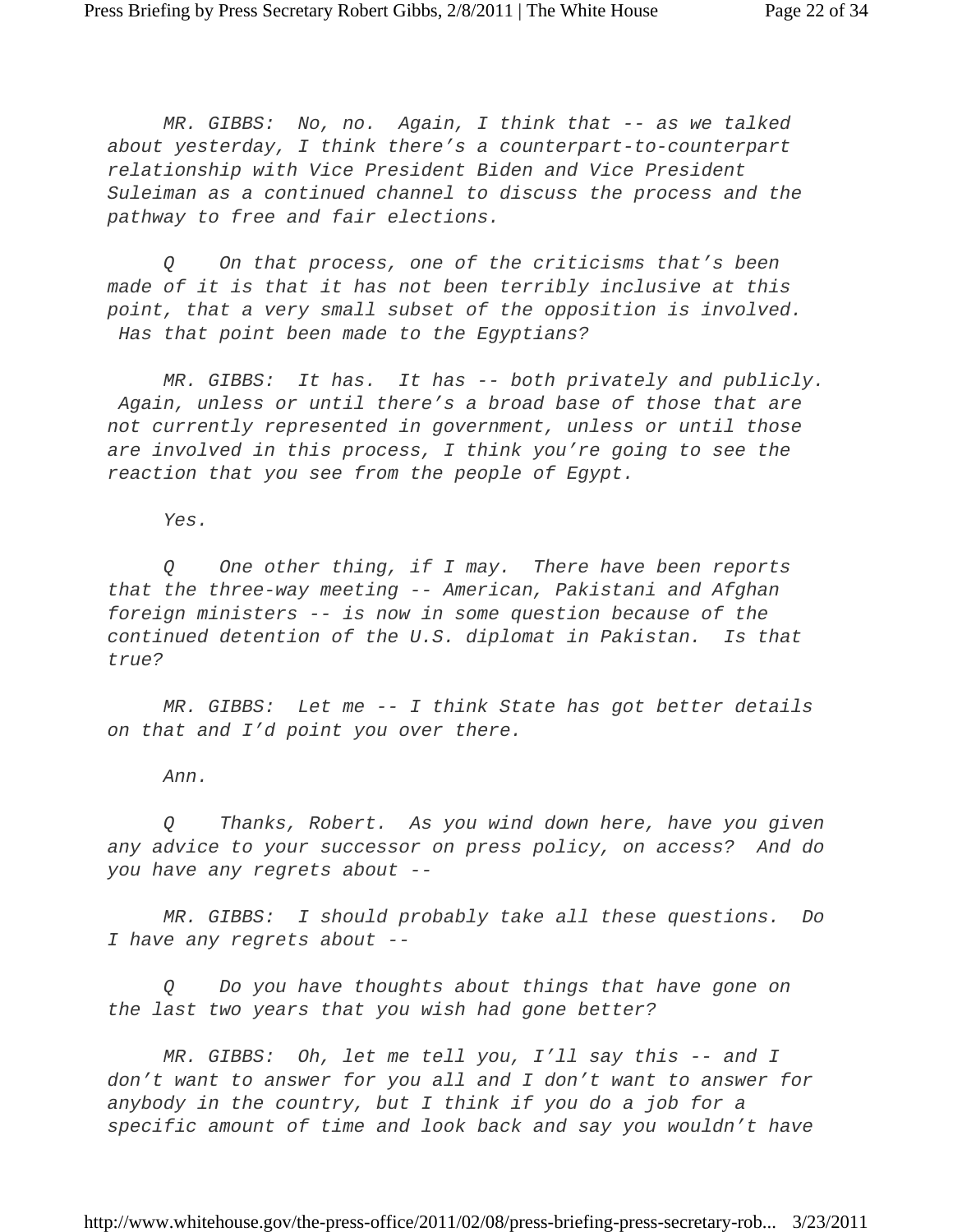*done anything differently, you probably haven't spent a lot of time thinking back about what you did.* 

*I mean, look, I take my transcript home every night and I read my transcript. And I think if there's a time in which I've read that transcript that I've thought, wow, perfect, I did it all just right -- I mean, it may happen on Thursday night -- we don't brief that day -- (laughter) -- but I mean the notion that somehow you don't look back and think you would have done things differently -- look, I will have quite a bit of time to more aptly focus on it.* 

*I will say -- look, I think -- and I'm going to go back to Ari because I avoided doing this and you repeated his question almost verbatim and I swallowed the hook -- (laughter) -- so, look, I think you have to have -- we discuss in pretty broad detail and in great depths the situation that's transpiring thousands of miles away. This is -- when things like that happen it's more than just -- this is more than just a conversation that is happening between this side of the room and this side of the room. It's happening and people are watching it not just throughout this country but throughout this world. And your questions and my answers are being translated in languages that are spoken in continents far away.* 

*I think it demonstrates the importance of a strong freedom of the press, a sharing of information. I think the reason that we can speak about the universal values that we hold so dear, and we can speak about it halfway across the world, is because it's something that we think is so tremendously important.* 

*Q Have you given advice to your successor?* 

*MR. GIBBS: That was Ari's question. We have talked a lot about -- I'm not going to share that advice. I'm going to let that counsel remain private. But Jay and I have talked a lot about the importance of this job. And I don't mean that as a personal thing. I mean this will long outlive -- in a country like this, it will long outlive the personality of myself, just as it long outlived the personalities that came before me and will long outlive who comes next.* 

*Q Have you written your note for the flak jacket yet?*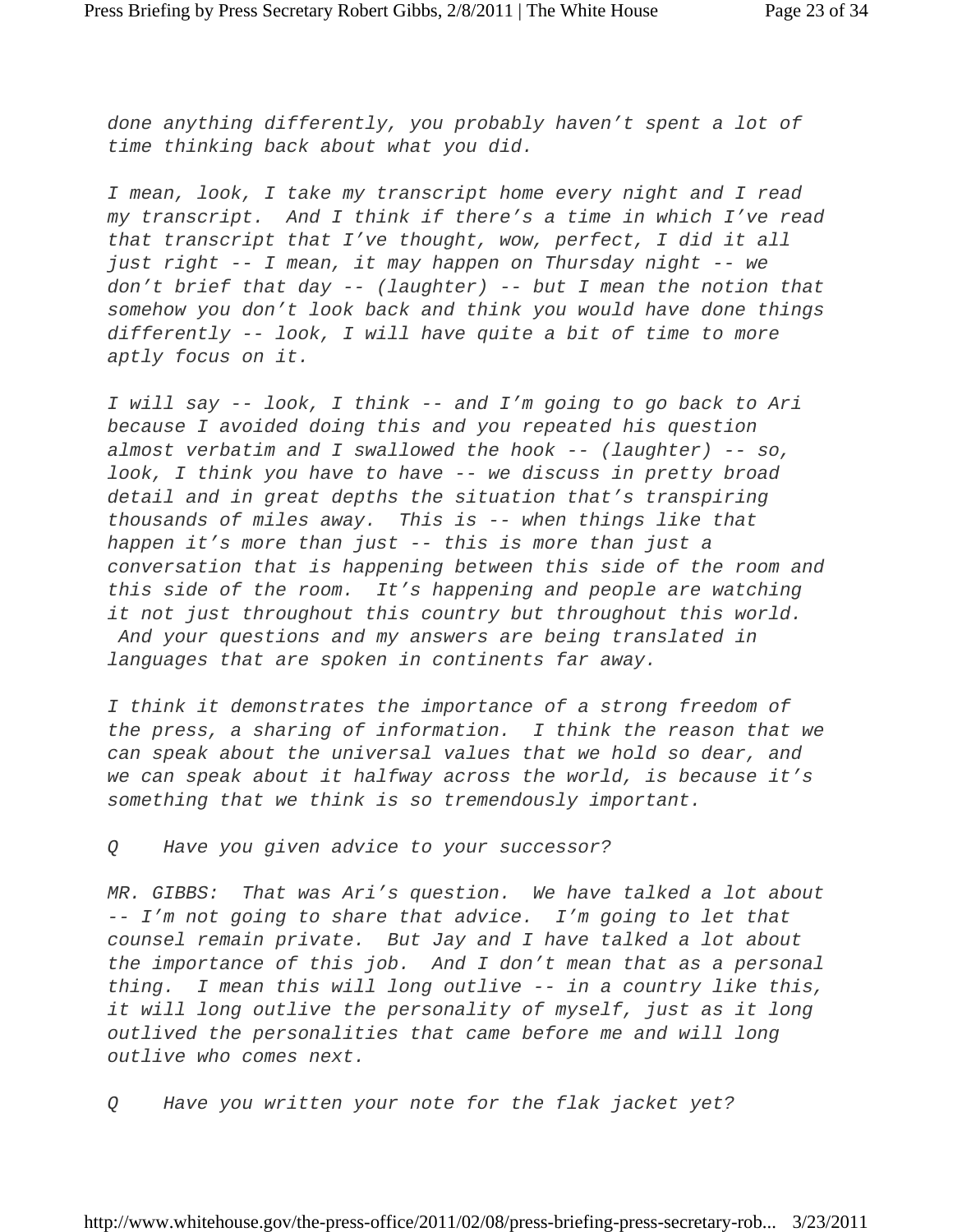*MR. GIBBS: I'm not going to share that --* 

*Q Robert, there was a -- based on what you're saying here today, there was a story in The New York Times a few days ago that said that the United States was involved in discussions with the Egyptians to have Mubarak turn over power immediately. Is that story incorrect?* 

*MR. GIBBS: I'm not going to get into conversations that are had between our government and --* 

*Q But you've been pretty clear that the United States is not supposed to be getting into when Mubarak should leave and suggested very strongly that we have not tried to get him out immediately. Have discussions like that taken place where we are pressuring him to get out?* 

*MR. GIBBS: I am not going to get into the details of every conversation that is had with our government and other foreign governments. But I want to be clear that these are decisions that can, and can only, be made by the Egyptians.* 

*Q So the United States has not tried to remove Mubarak from power right away?* 

*MR. GIBBS: Keith, I don't know how many times I can answer the same question --* 

*Q You're not answering it.* 

*MR. GIBBS: No, I am. You're just not accepting my answer.* 

*Q Okay. One other quick question. You talk a lot about what the Egyptian people want, and I think everybody would agree that the Mubarak regime is a repressive regime, and we do know that there have been a lot of very passionate people out in Tahrir Square. But how do we actually know what the Egyptian people want?* 

*MR. GIBBS: Well -- but, see, Keith, that is -- that's why would don't -- that's why we're not the ones who are checking off on what the process has to be. Again, as I said --* 

*Q But you quote what the Egyptian people want several times*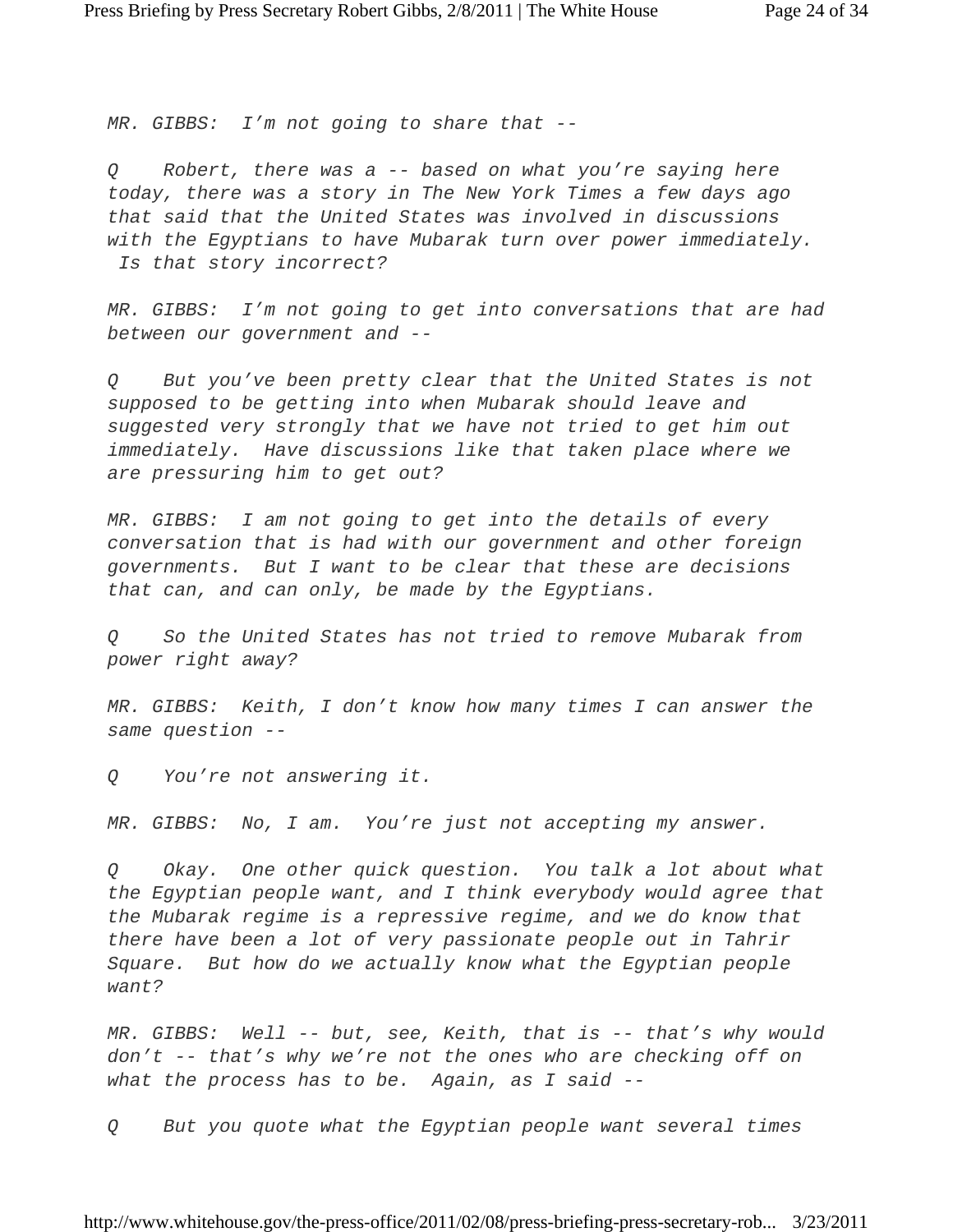*already in this briefing. What I'm wondering is -- and they may want exactly what you're saying, but how do we know what -- why people --* 

*MR. GIBBS: Well, I think -- I mean, I think the reason that you can ask me questions about why the Egyptian people don't think they have greater freedoms is because those freedoms are enumerated in many of the stories that I read around -- from different outlets around this room. It's written on signs in Tahrir Square. It's held up by people -- but again, Keith, I think what is --* 

*Q You could get people out on the Mall with lots of signs; that doesn't mean that the majority of American people support whatever they're out there for.* 

*MR. GIBBS: Keith, you are enumerating far better than I could why it is not for us to arbitrate. Now, if somebody holds a sign up on the Washington Mall, it may not constitute the majority of opinion in this country but it probably constitutes the majority of the opinion that that person holds. And guess what. This is a great and exciting country that allows anybody to walk out on the Mall with a sign that expresses their viewpoint.* 

*But that is -- what you are saying is the exact reason why our government isn't going to determine the definition of individual or group freedoms in a country like Egypt. We can talk about the universal values of free speech, of freedom of assembly, freedom to communicate across the Internet or social networking, but it is not up to -- and it should not be up to our government or some entity in our government to determine what the scope of freedom of speech looks like in Egypt.* 

 *That is for the precise reason that we give the answer that this is up to Egyptians. It's not a way of just simply saying that phrase over and over again. It's what we believe.* 

 *Q But you're not just saying that -- you're insisting on them doing certain things, and you're justifying it based on the will of the Egyptian people. I've heard you say it many times. We're not just --* 

 *MR. GIBBS: Keith, Keith --*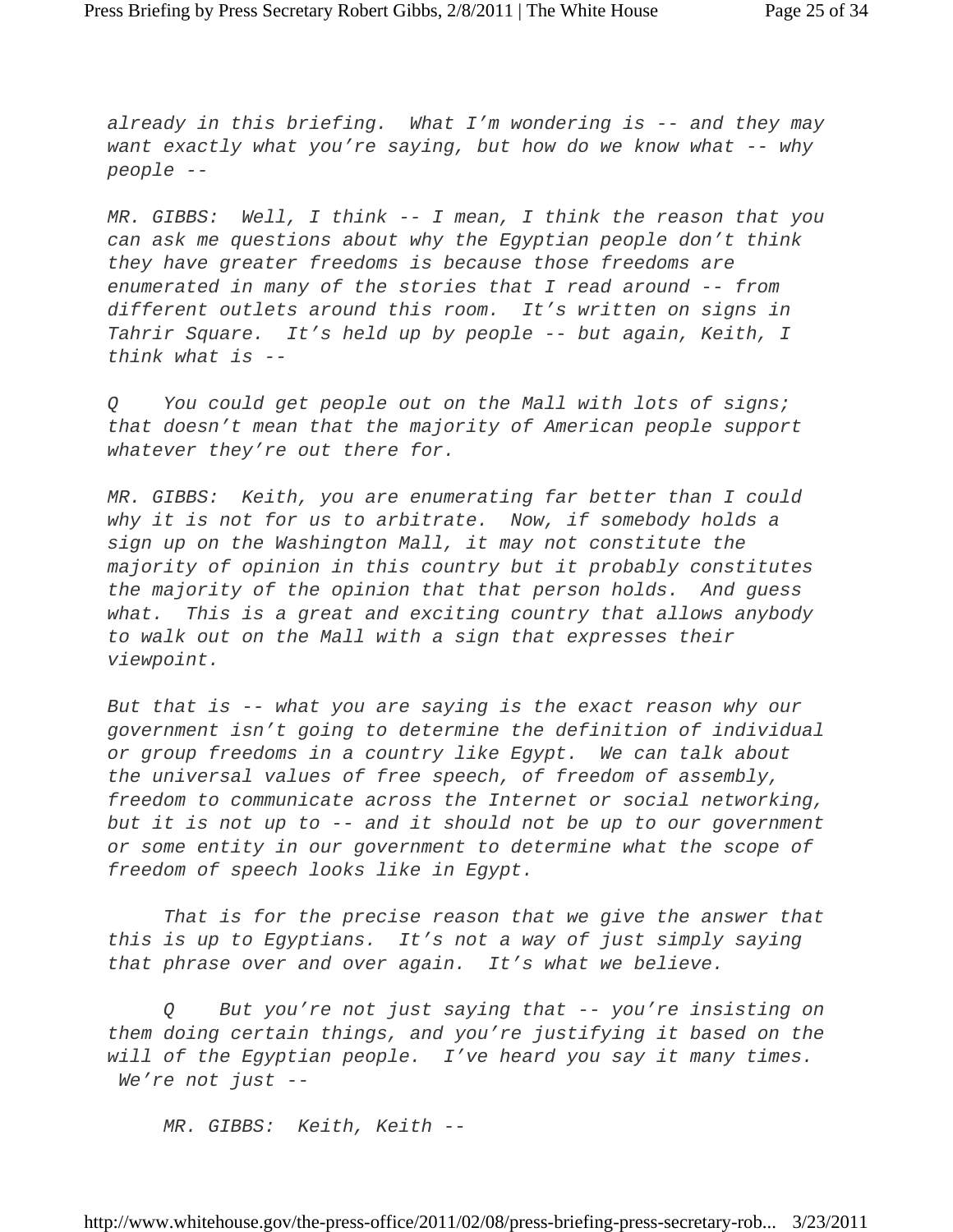*Q It's not just a totally hands-off process.* 

 *MR. GIBBS: Keith --* 

 *Q And I'm not saying -- I don't know what they're --* 

 *MR. GIBBS: Keith, I think you should just go get any newspaper or turn on any television set inside of this building and I think you'll see many -- do I know every person's concern in Egypt? I will go way out on this limb and say, I do not. But again, I don't think you have to have -- you could pull up your rabbit ears and figure out what people are concerned about in Cairo because it's all over the TV.* 

 *Go ahead.* 

 *Q I have just a question about Senator McConnell's meeting here last week. Was it just the President and the Senator?* 

 *MR. GIBBS: It was just the two of them.* 

 *Q And what did they discuss?* 

 *MR. GIBBS: Same thing I think that I talked about that I think will be discussed in their lunch tomorrow.* 

 *Q Did the President have any Democratic leaders over last week at the White House?* 

 *MR. GIBBS: None that I'm aware of, but I will doublecheck.* 

 *April.* 

 *Q Thanks, Robert.* 

 *Q Robert -- thank you, Robert. On the issue of the meeting and finding common ground and civility, realistically how long does this administration think that they're going to be able to have civility and finding common ground, this whole era of that right now, as we're walking into presidential campaigns and things of that nature?*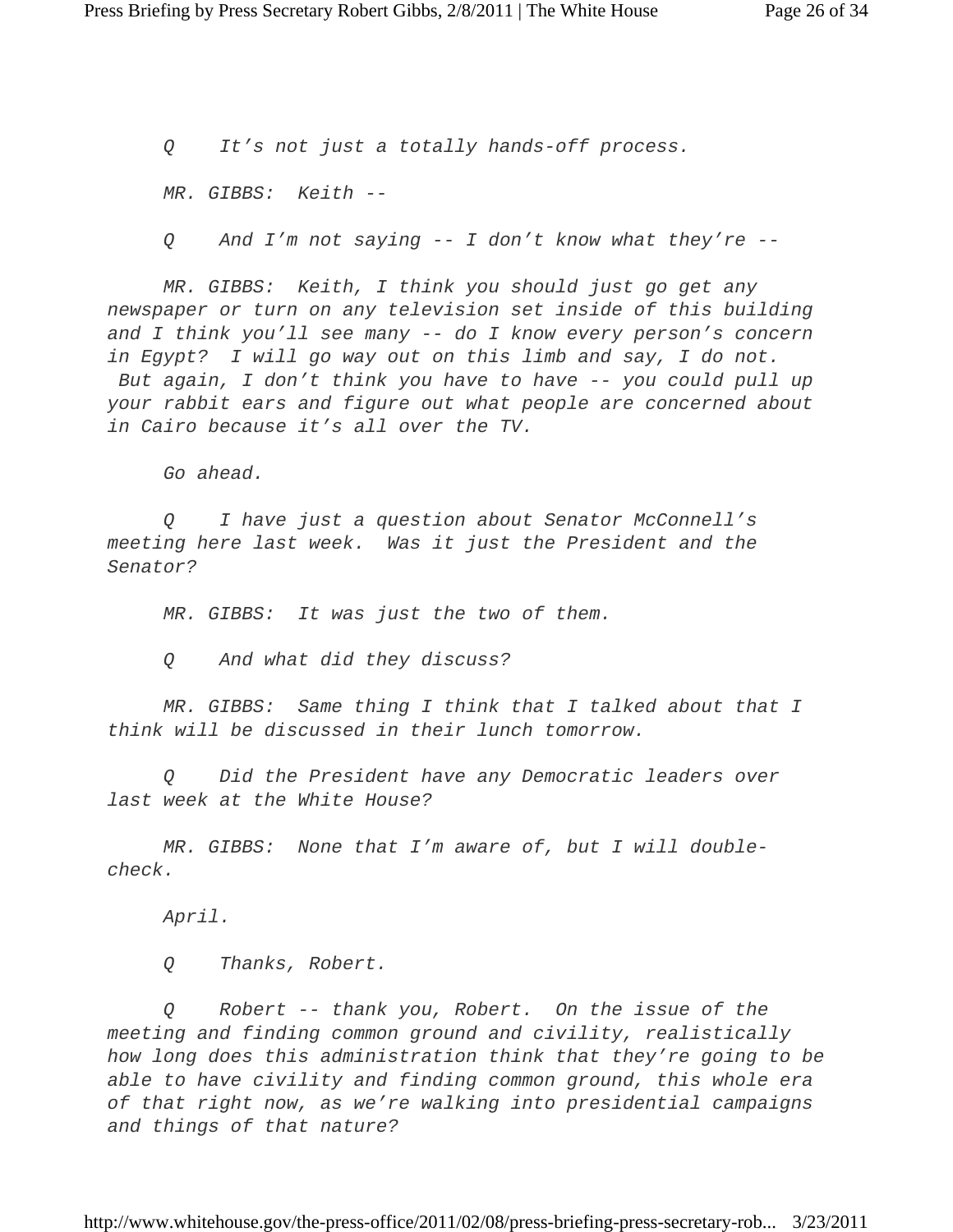*MR. GIBBS: Well, I don't know how many months the presidential campaign is away, but it's a long way away.* 

 *And, April, there are important things that have to happen in Congress and around the country to meet the concerns and to meet the problems that we face, the challenges that we have that are required that we take action on well in advance of the calendar of a presidential election.* 

 *Q There is posturing right now on the --* 

 *MR. GIBBS: Look, this town is --* 

 *Q Both sides --* 

 *MR. GIBBS: That's what happens in this town. That's what -- but, again, I think the clear message from the American people in the election was that they don't need that, they don't want that. They're looking for two parties to be able to sit down and have those conversations and work out answers to those problems.* 

 *I think it will -- it's what's required. It's not what may happen.* 

 *Q Now, also I asked you last week about the President's involvement in Rahm Emanuel's --* 

 *MR. GIBBS: Yes, let me -- I will ask -- I will see if I have any update on that after -- if I find out if the President and the First Lady have voted.* 

 *Q And I want to ask -- I want to ask you something about your departure. You consciously made a decision to leave. But from day one you have enjoyed that podium -- beyond the professionalism --* 

 *MR. GIBBS: Let me -- as I've said a hundred times, well, probably 10,000 times, if you didn't enjoy some element of this, you'd do it for about three days, and you would turn in your pass and hope no one ever found you again. (Laughter.)* 

 *I mean, the truth is -- if you don't have some enjoyment in*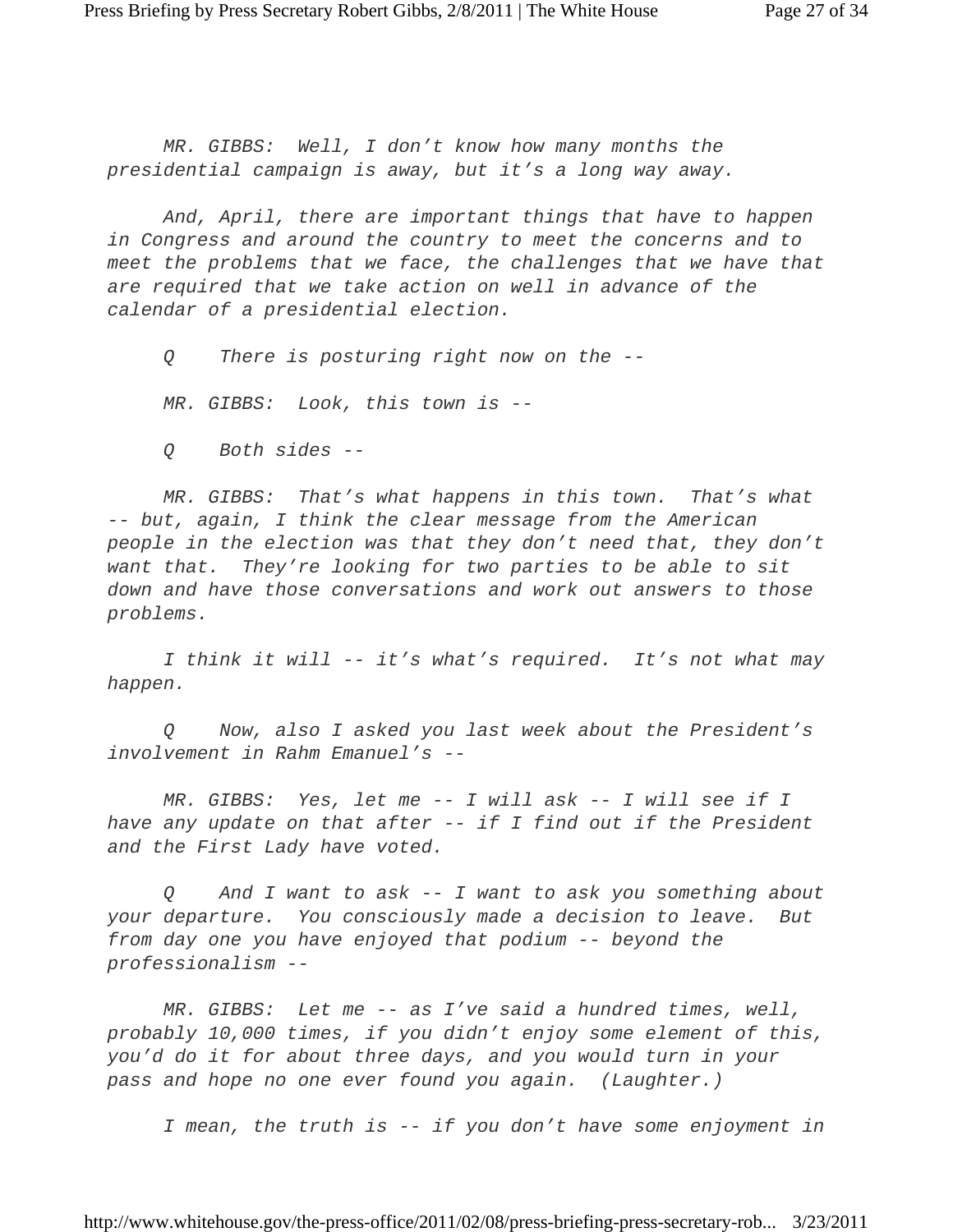*--* 

 *Q By the way, should we be judging you on that negatively that you enjoy this? (Laughter.)* 

 *MR. GIBBS: I assume you do, too. Well, some of you have contracts that require you to sit in these seats. (Laughter.)* 

 *Q So you're saying there's no gray area -- there's no gray area.* 

 *MR. GIBBS: No, no. Look, again, I think -- look, first of all, I don't want to turn this into my fond farewell.* 

 *Q It is.* 

 *MR. GIBBS: It's the least favorite topic I have, which is me.* 

 *Q But it's about you.* 

 *MR. GIBBS: But I think what's important is -- like I said, I think if you were to have somebody in this job that didn't enjoy doing this job, like I said, it is one of the most challenging jobs I think that is had in all of this government for the precise reason of we're up here talking about a subject that can influence what happens 10 miles and 10,000 miles away.* 

 *But if you didn't have some enjoyment in doing this job, like I said, it would compound how -- you couldn't do it long.* 

 *Yes, sir.* 

 *Q There's some skepticism about the President's call for corporate tax reform because he hasn't produced key specifics, like what the rates should be, what the treatment of foreign taxes should be, what is the difference between a preference and a loophole. It isn't really -- how long do we have to wait for the specifics of his plan?* 

 *MR. GIBBS: Well, I think it's important to understand that this is not going to be we put out a plan, we say, hey, this is our plan, take this or leave this. I think the President started a series of discussions about this with business leaders*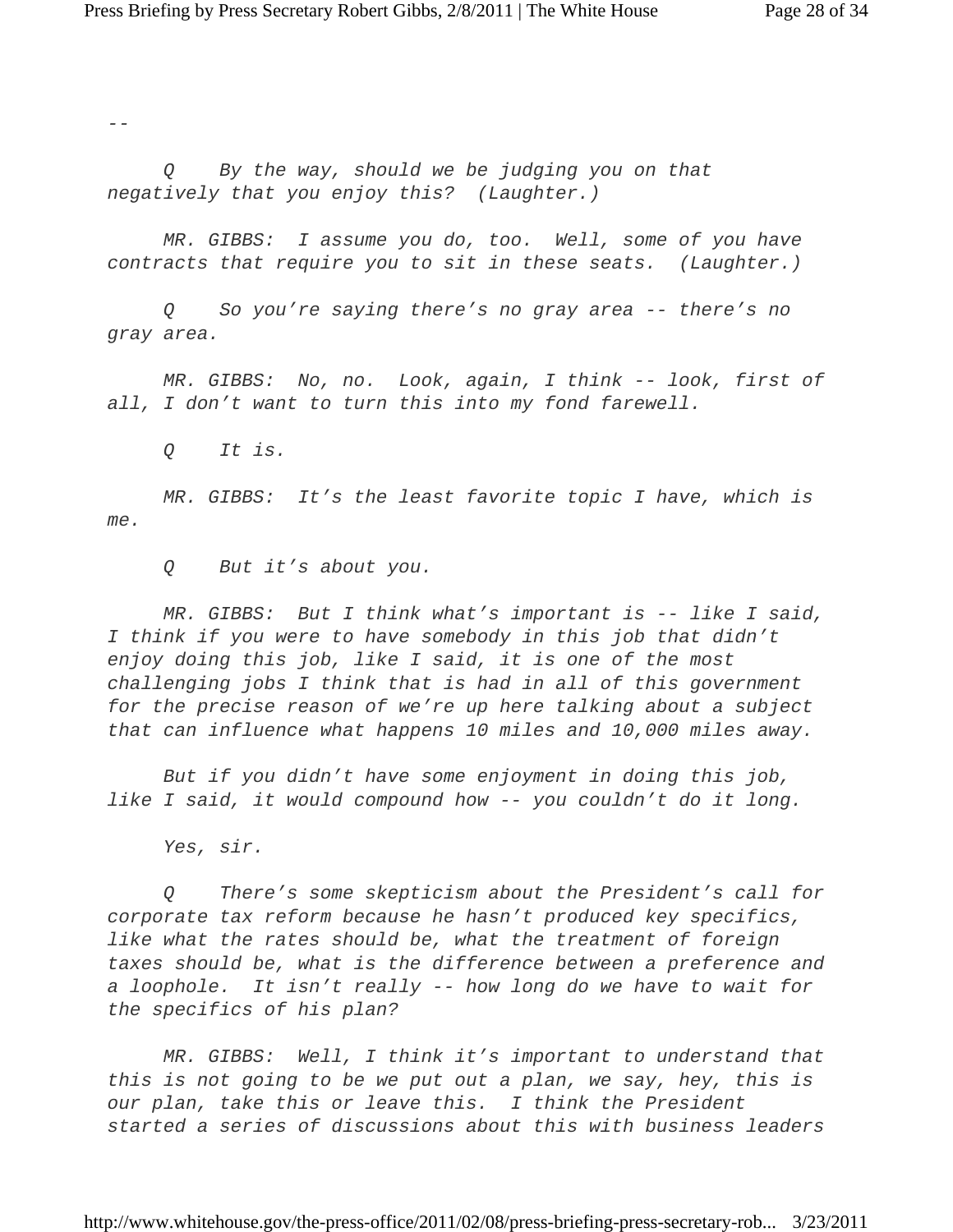*at the Blair House. Those conversations -- and with Secretary Geithner -- have continued to happen. This is a process that is not going to -- not going to take a matter of days or weeks; it's going to take months if not years. So I think this is a long process that will involve stakeholders at all levels with both political parties weighing in on their ideas about how we meet the goal of reforming the way corporate taxes are done, lowering that rate, but keeping it deficit neutral.* 

 *Yes, ma'am.* 

 *Q I have two questions.* 

 *MR. GIBBS: Yes.* 

 *Q Going back on Egypt. You said many times that you credited the Egyptian army. Considering the history of the Middle East, many of the current and previous leaders came from in the military coup d'état. Three of them are in charge of the transition now in Egypt -- Suleiman, Shafik and Tantawi are military men. Do you really trust them they will lead the transition to free and fair election?* 

 *MR. GIBBS: Well, two things. One, I think we have rightly, I think, given some praise to the actions that haven't been taken, that many feared might be taken with an army deployed and hundreds of thousands if not millions of protestors. I think it's important, also, that we have -- we talked about today and we have talked about this previously, about continued restraint and adherence to nonviolence and assurance that anything involving harassment or beating or detention is ended immediately. So we will continue to watch, as I've said throughout this, the* 

*process of their reaction.* 

*Secondly, again, I think the determination about the progress that's being made toward free and fair elections will be determined by those in Egypt.* 

*Q Can I follow up on that?* 

*Q Okay. I just want to go --* 

*MR. GIBBS: She has one more and then I'll --*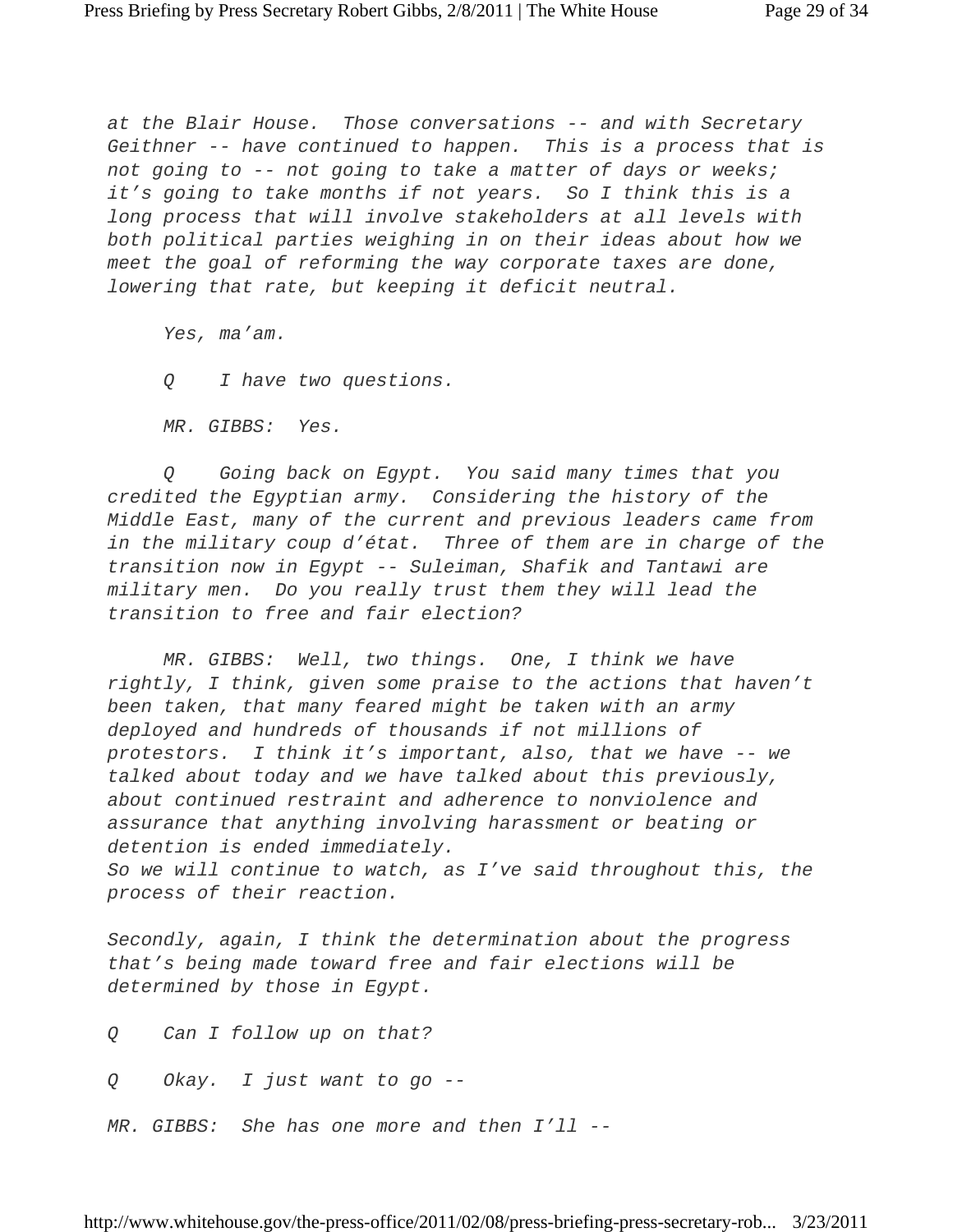*Q -- to the second question, which is the British Foreign Minister William Hague said today that this is time for the U.S. administration to take a bold step in the Israeli-Palestinian peace process considering what's happening in the Middle East. Is this something that the President is considering now?* 

*MR. GIBBS: Well, look, I think the President has, and this administration have been, from day one, actively involved in seeking a lasting peace between Israel and the Palestinians. And we understand and we know that our lack of involvement by this country is not likely to produce the outcome that the world hopes for with peace. Only through active engagement and involvement can that happen. We have and we will continue to do that.* 

*But just like in this instance, we cannot construct or force on those two entities something that they're unwilling to take steps to do themselves.* 

 *Q Thanks, Robert.* 

 *Q Thanks, Robert. You started off by calling for the arrest of journalists to stop, and our own reporting shows that the military police was involved. Do you still think the Egyptian military showed professionalism, impartiality and restraint?* 

 *MR. GIBBS: Well, I would refer you to what I said a second ago, which is obviously the restraint that we saw in Tahrir has been important. Without getting into who may or may not be involved, any involvement -- look, the government of Egypt has a strict responsibility to its citizens to assure their safety and security, to ensure that they're able to exercise their right to protest in a peaceful way.* 

 *And that goes for foreign journalists who are there to cover that story. I watched yesterday a couple of interviews with two journalists from FOX that -- I mean, the pictures were hard to watch, the after-effect several days later of whomever that was, beating, detaining, harassing those reporters -- and that has to stop regardless of who is either in charge of or involved in that.*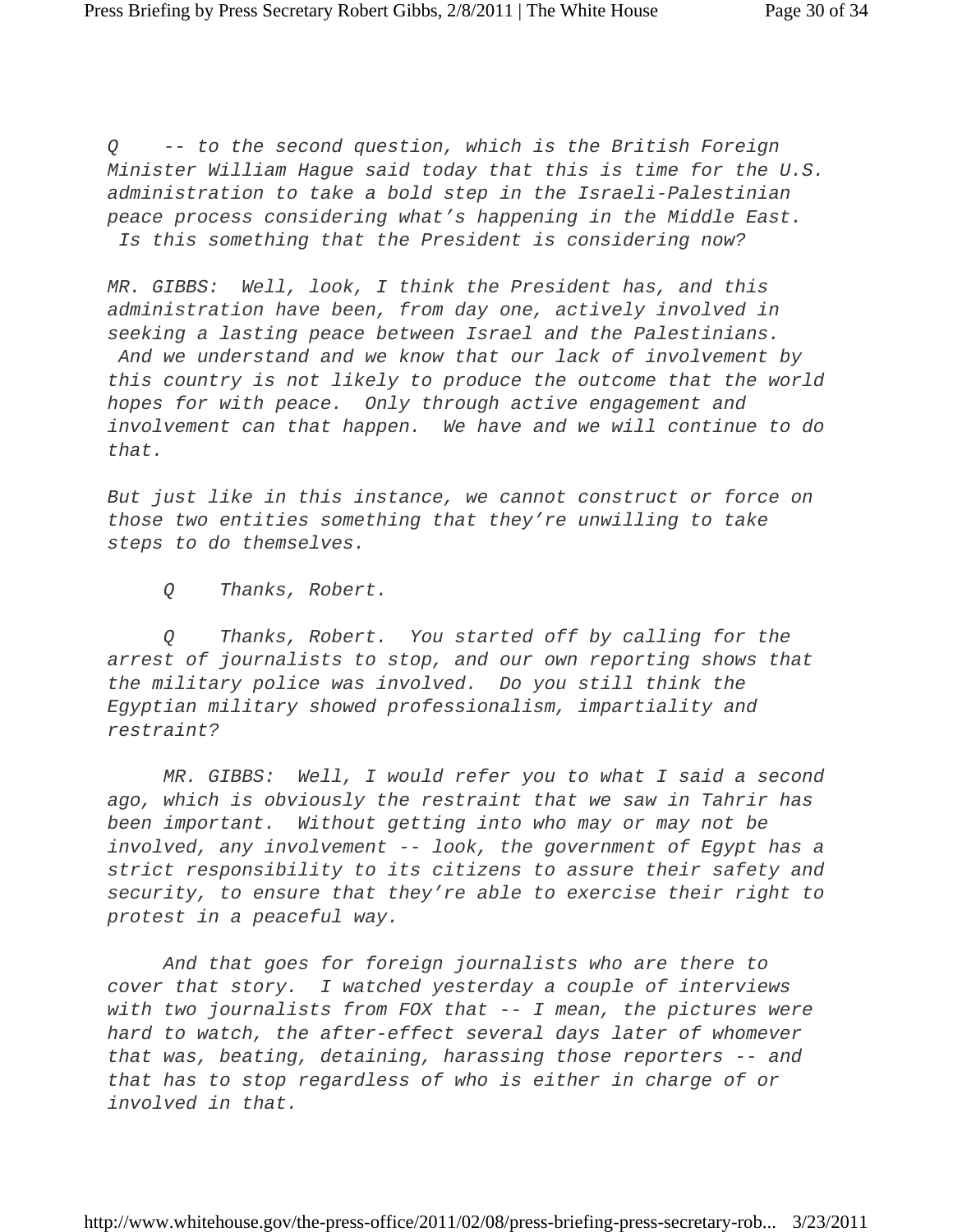*Sam.* 

 *Q Robert, can you just tell us real quickly why the meeting -- why the President's meeting with McConnell wasn't on the public schedule?* 

 *MR. GIBBS: I'd have to check. I don't know the answer.* 

 *Q There's been talk on the Hill about reopening up the individual mandate in health care legislation. How firm is the President and the administration's commitment to that provision considering that at one point in time, he was not supportive of it?* 

 *MR. GIBBS: Sam, we -- look, we -- the President had to make a conscious decision about how to ensure that the legislation would prevent the problem that we've seen with free riders; in other words, people that never think they're going to get sick and don't get sick, but they get hit by a bus and show up at the emergency room, and then they charge us basically to pay for it.* 

 *The protections that we will have as part of this law that are derived from ensuring that it's not just a certain segment of the population that's covered but that everybody has coverage is an important foundation in this law.* 

 *The President supports it. We've gone to court to maintain it. And as the President has said, we will work with those who want to see improvements in this law regardless of policy -- I'm sorry, regardless of party. But we believe that individual responsibility is a foundation for this.* 

 *Q Have you not seen another provision that can do what that provision does?* 

 *MR. GIBBS: I think if we thought there was a better way of doing it, we would have done it that way.* 

## *George.*

 *Q I just wanted to follow on Abby's question on the topics that came up with Senator McConnell.*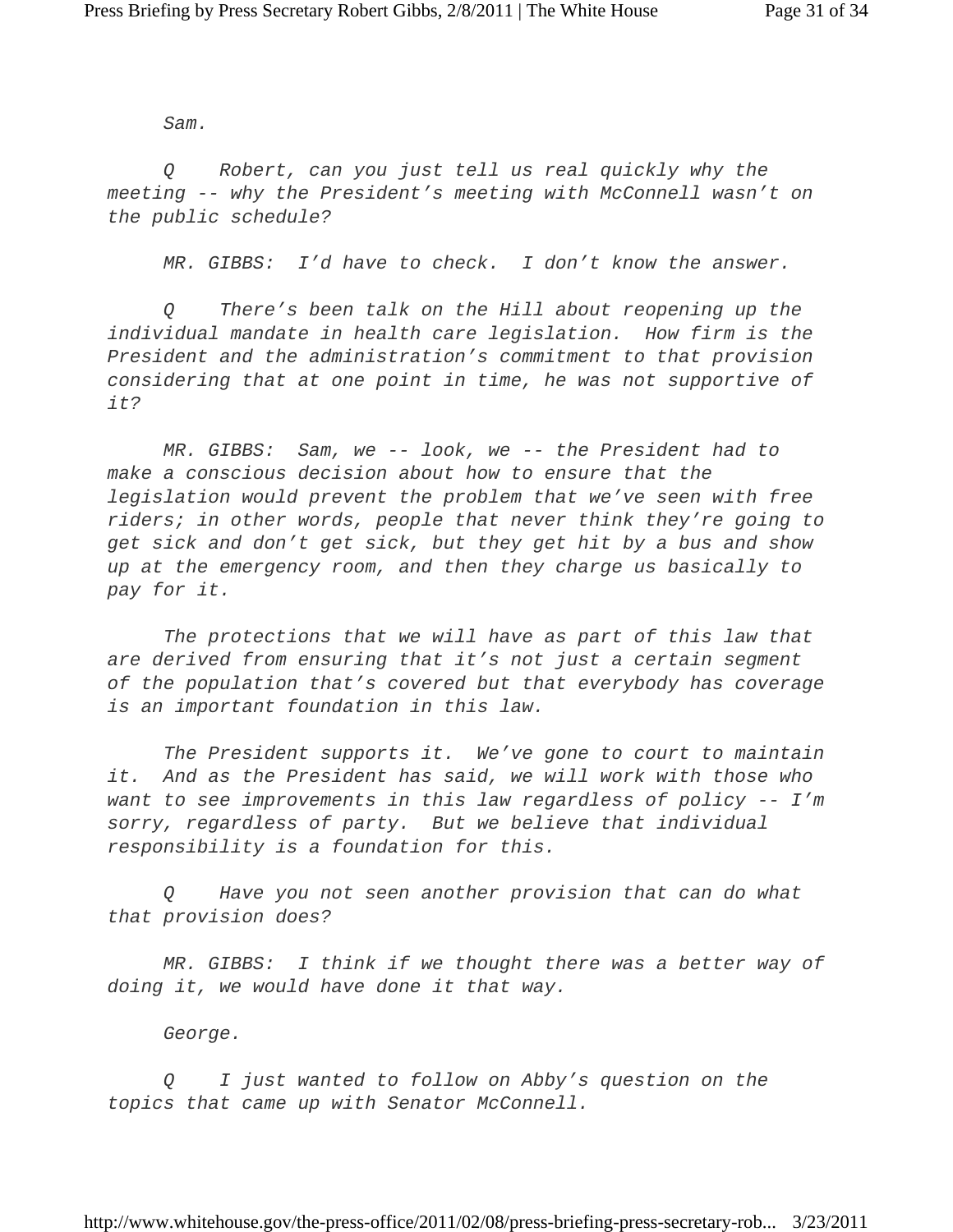*MR. GIBBS: Let me see if I can get --* 

 *Q There's one -- well, but there's one topic that wouldn't come up with the House leaders. Did the President raise the issues of judicial confirmations? And are we going to see any further push by the President on confirmations?* 

 *MR. GIBBS: Let me go check on that right now.* 

 *Yes, sir.* 

 *Q Thanks, Robert. Back to Egypt, has there been a certain amount of soul-searching and reevaluation in the administration about how to deal with undemocratic governments that are nonetheless helpful to the United States?* 

 *MR. GIBBS: Well, look, we have important -- as I said earlier, important bilateral relationships throughout the world. We cannot institute or force change on any of those governments. We can speak out directly, privately and in public on the universal values that we support. And I think what you've heard the President say and I think what my guess is governments throughout the world are seeing is that what happens in a country when a government appears not to be responsive to the needs of, the concerns of, its citizens. And I think as the President has said, each and every one in government has the responsibility to do that.* 

## *Savannah.*

 *Q We just had a wire cross that said the First Lady said the President has now quit smoking and hasn't smoked in almost a year. Just wonder if you know anything more about that.* 

 *MR. GIBBS: I think that goes along with what I said -- I don't remember when we last discussed this.* 

 *Q You were pretty vague about it -- Q You said nine months -- Q You said about nine months ago -- MR. GIBBS: No, I said we had --*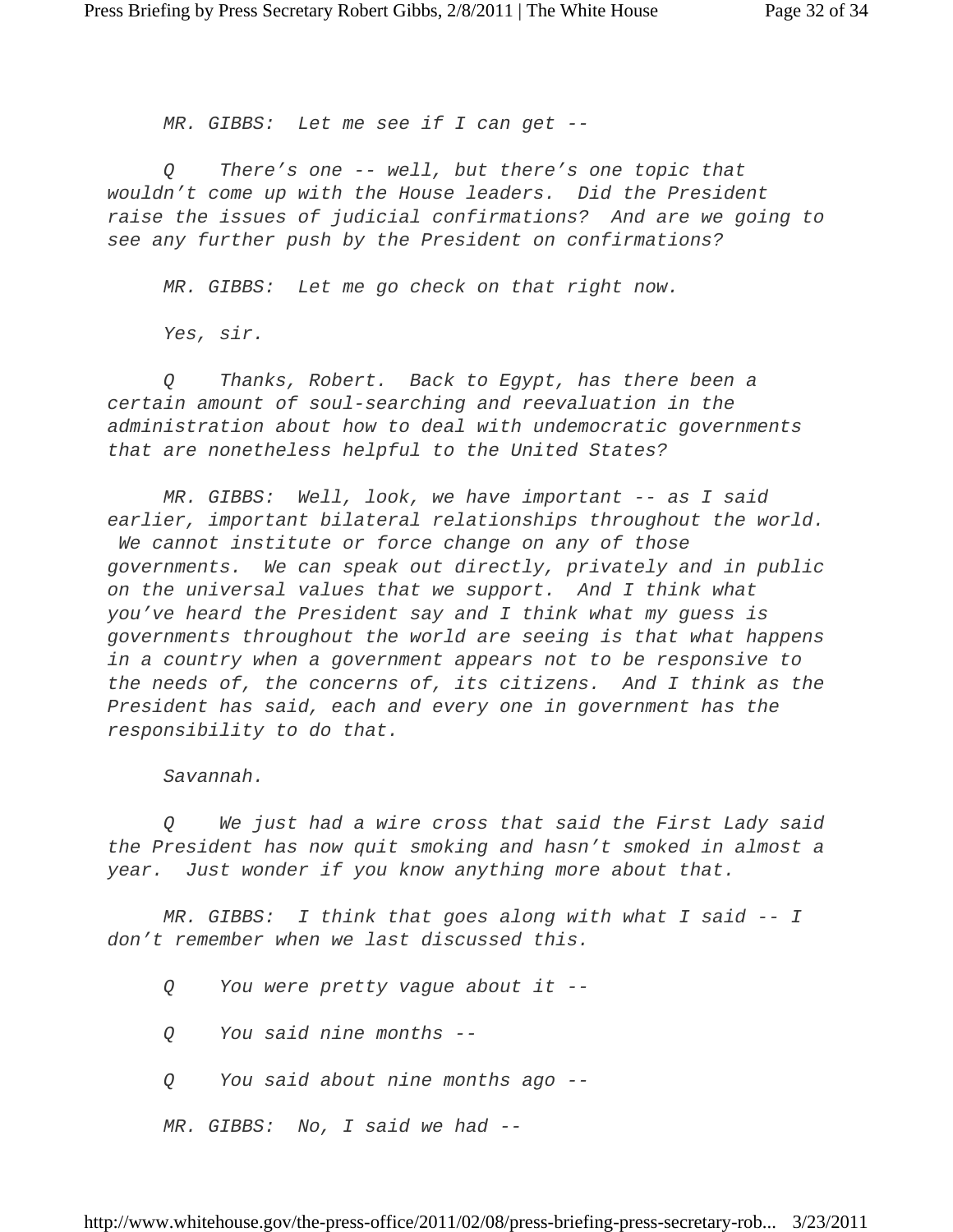*Q You said nine months ago.* 

 *Q You hadn't seen -- yes, you hadn't seen --* 

 *MR. GIBBS: No, no, I said he hadn't smoked in nine months.* 

 *Q Do you know what helped him finally kick the habit?* 

 *MR. GIBBS: I don't doubt that the First Lady -- (laughter.) No, no, I don't mean that in a funny way.* 

 *Q Has Marvin quit?* 

 *MR. GIBBS: Marvin has quit.* 

 *Q Have you started?* 

 *MR. GIBBS: I have -- (laughter.) I have not, and I --* 

 *Q So Marvin quit?* 

 *MR. GIBBS: Hold on, let me, let me -- Marvin doesn't smoke. Eugene Kang -- Eugene, I hope you're still not smoking because I just mentioned you. There are number of people that have decided not to --* 

 *Q Boehner? (Laughter.)* 

 *MR. GIBBS: -- that have decided to make that -- I think - look, I will say this --* 

 *Q Did they do it all together?* 

 *MR. GIBBS: They did around the same time. I will say this. I think -- and I didn't mean to be -- I didn't actually mean for what I said about the First Lady to be humorous as much as -- I think that when somebody decides to quit smoking, to try to overcome the physical addiction that they have, they do it not just because they want to, but because others want them to, and because others around them give them the type of encouragement that they need to break what is a tough habit to break.*